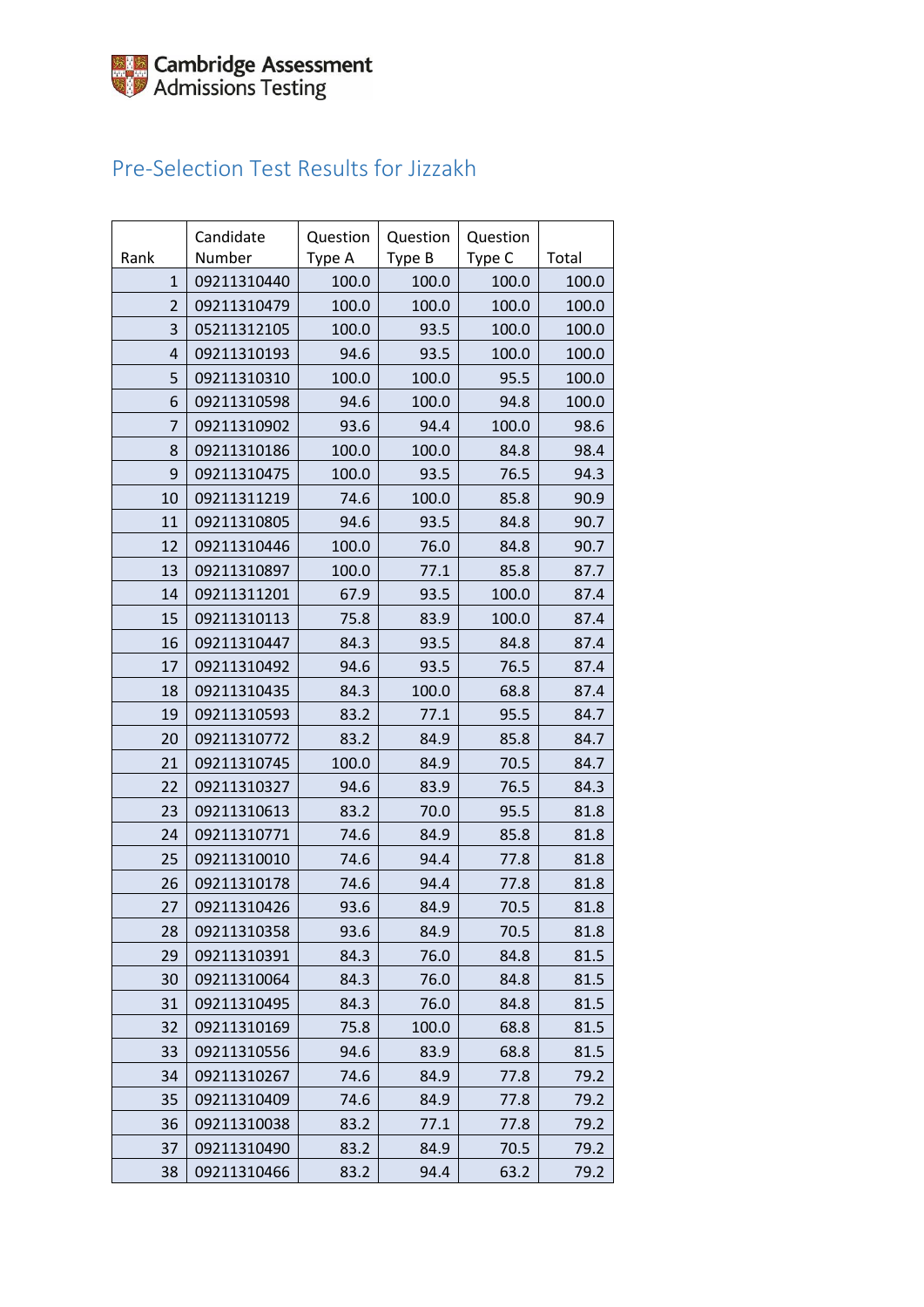

|      | Candidate   | Question | Question | Question |       |
|------|-------------|----------|----------|----------|-------|
| Rank | Number      | Type A   | Type B   | Type C   | Total |
| 39   | 09211310489 | 93.6     | 84.9     | 63.2     | 79.2  |
| 40   | 09211310650 | 100.0    | 77.1     | 63.2     | 79.2  |
| 41   | 09211310468 | 67.9     | 83.9     | 84.8     | 78.7  |
| 42   | 09211310949 | 67.9     | 83.9     | 84.8     | 78.7  |
| 43   | 09211310394 | 75.8     | 76.0     | 84.8     | 78.7  |
| 44   | 09211311062 | 75.8     | 83.9     | 76.5     | 78.7  |
| 45   | 09211310107 | 75.8     | 83.9     | 76.5     | 78.7  |
| 46   | 09211310587 | 84.3     | 76.0     | 76.5     | 78.7  |
| 47   | 09211310407 | 84.3     | 76.0     | 76.5     | 78.7  |
| 48   | 09211310803 | 75.8     | 93.5     | 68.8     | 78.7  |
| 49   | 09211310209 | 94.6     | 83.9     | 61.2     | 78.7  |
| 50   | 09211310849 | 84.3     | 100.0    | 53.0     | 78.7  |
| 51   | 09211310916 | 94.6     | 93.5     | 53.0     | 78.7  |
| 52   | 09211311082 | 83.2     | 62.8     | 85.8     | 76.6  |
| 53   | 09211310958 | 66.7     | 84.9     | 77.8     | 76.6  |
| 54   | 09211311081 | 74.6     | 77.1     | 77.8     | 76.6  |
| 55   | 09211311008 | 83.2     | 70.0     | 77.8     | 76.6  |
| 56   | 09211310567 | 83.2     | 77.1     | 70.5     | 76.6  |
| 57   | 09211310061 | 67.9     | 68.7     | 94.8     | 76.1  |
| 58   | 09211310235 | 67.9     | 76.0     | 84.8     | 76.1  |
| 59   | 09211310984 | 67.9     | 76.0     | 84.8     | 76.1  |
| 60   | 09211310459 | 75.8     | 68.7     | 84.8     | 76.1  |
| 61   | 09211310097 | 67.9     | 83.9     | 76.5     | 76.1  |
| 62   | 09211310286 | 75.8     | 76.0     | 76.5     | 76.1  |
| 63   | 09211311069 | 75.8     | 76.0     | 76.5     | 76.1  |
| 64   | 09211311131 | 75.8     | 76.0     | 76.5     | 76.1  |
| 65   | 09211310606 | 84.3     | 83.9     | 61.2     | 76.1  |
| 66   | 09211310957 | 84.3     | 93.5     | 53.0     | 76.1  |
| 67   | 09211310396 | 66.7     | 70.0     | 85.8     | 74.0  |
| 68   | 09211310831 | 66.7     | 77.1     | 77.8     | 74.0  |
| 69   | 09211310920 | 74.6     | 70.0     | 77.8     | 74.0  |
| 70   | 09211310069 | 74.6     | 70.0     | 77.8     | 74.0  |
| 71   | 09211310306 | 93.6     | 70.0     | 63.2     | 74.0  |
| 72   | 09211310470 | 93.6     | 84.9     | 45.9     | 74.0  |
| 73   | 09211310535 | 67.9     | 68.7     | 84.8     | 73.5  |
| 74   | 09211310681 | 75.8     | 68.7     | 76.5     | 73.5  |
| 75   | 09211310642 | 75.8     | 68.7     | 76.5     | 73.5  |
| 76   | 09211310160 | 75.8     | 68.7     | 76.5     | 73.5  |
| 77   | 09211310009 | 67.9     | 83.9     | 68.8     | 73.5  |
| 78   | 09211310015 | 75.8     | 76.0     | 68.8     | 73.5  |
| 79   | 09211310699 | 84.3     | 76.0     | 61.2     | 73.5  |
| 80   | 09211310464 | 84.3     | 76.0     | 61.2     | 73.5  |
| 81   | 09211310938 | 67.9     | 100.0    | 53.0     | 73.5  |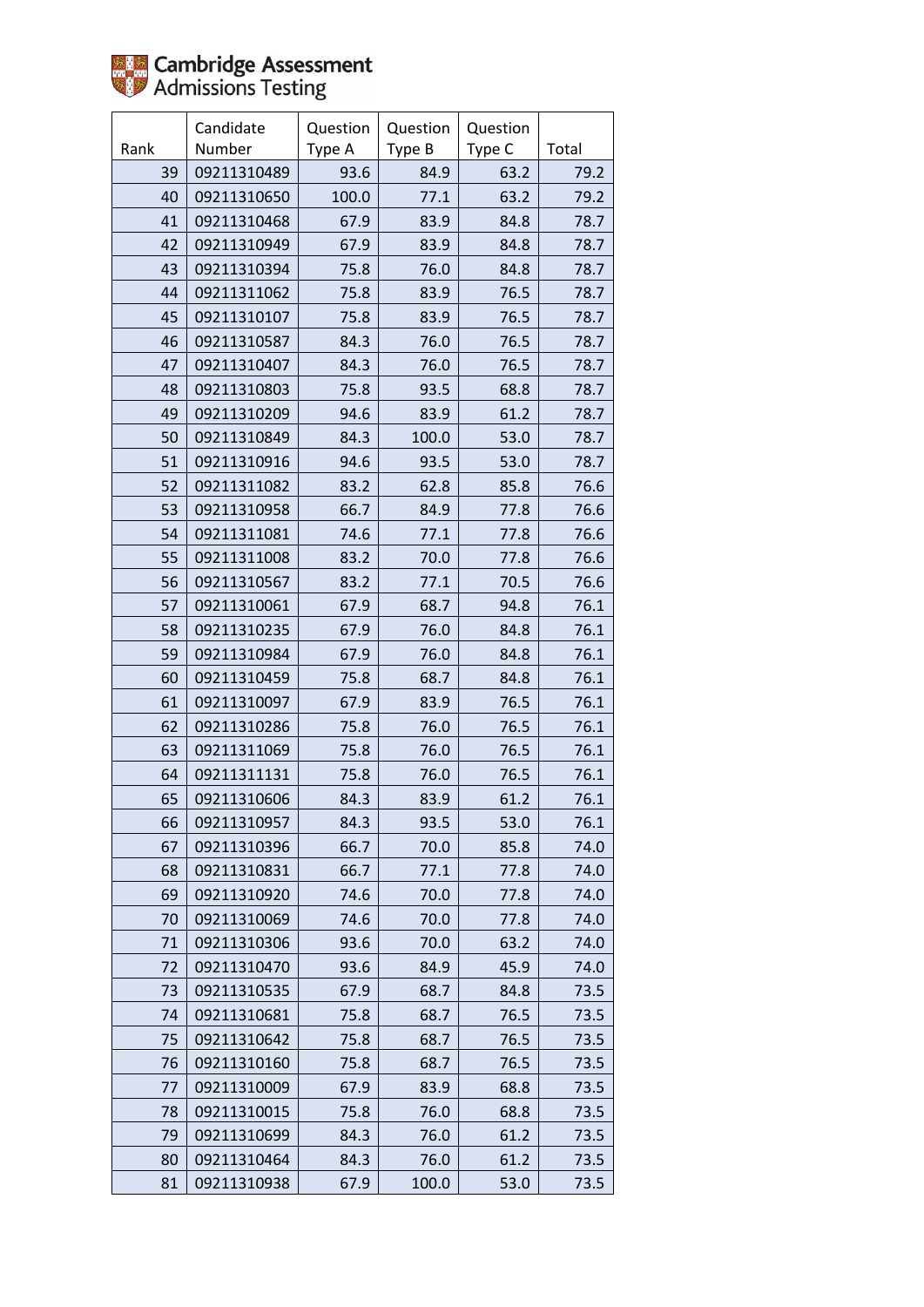

|      | Candidate   | Question | Question | Question |       |
|------|-------------|----------|----------|----------|-------|
| Rank | Number      | Type A   | Type B   | Type C   | Total |
| 82   | 09211310711 | 74.6     | 70.0     | 70.5     | 71.6  |
| 83   | 09211310171 | 74.6     | 70.0     | 70.5     | 71.6  |
| 84   | 09211310332 | 83.2     | 70.0     | 63.2     | 71.6  |
| 85   | 09211310636 | 83.2     | 70.0     | 63.2     | 71.6  |
| 86   | 09211311068 | 74.6     | 84.9     | 55.4     | 71.6  |
| 87   | 09211310653 | 74.6     | 84.9     | 55.4     | 71.6  |
| 88   | 09211310315 | 83.2     | 77.1     | 55.4     | 71.6  |
| 89   | 09211310991 | 93.6     | 70.0     | 55.4     | 71.6  |
| 90   | 09211311047 | 67.9     | 68.7     | 76.5     | 71.0  |
| 91   | 09211310866 | 67.9     | 68.7     | 76.5     | 71.0  |
| 92   | 09211310594 | 75.8     | 68.7     | 68.8     | 71.0  |
| 93   | 09211310083 | 67.9     | 83.9     | 61.2     | 71.0  |
| 94   | 09211310066 | 75.8     | 76.0     | 61.2     | 71.0  |
| 95   | 09211310451 | 84.3     | 68.7     | 61.2     | 71.0  |
| 96   | 09211310404 | 75.8     | 83.9     | 53.0     | 71.0  |
| 97   | 09211310374 | 84.3     | 76.0     | 53.0     | 71.0  |
| 98   | 09211310058 | 74.6     | 55.0     | 77.8     | 69.1  |
| 99   | 09211310386 | 74.6     | 55.0     | 77.8     | 69.1  |
| 100  | 09211311022 | 66.7     | 70.0     | 70.5     | 69.1  |
| 101  | 09211310531 | 74.6     | 62.8     | 70.5     | 69.1  |
| 102  | 09211310151 | 58.8     | 84.9     | 63.2     | 69.1  |
| 103  | 09211311032 | 66.7     | 77.1     | 63.2     | 69.1  |
| 104  | 09211310457 | 83.2     | 62.8     | 63.2     | 69.1  |
| 105  | 09211310417 | 66.7     | 84.9     | 55.4     | 69.1  |
| 106  | 09211310763 | 60.1     | 68.7     | 76.5     | 68.5  |
| 107  | 09211310778 | 67.9     | 61.5     | 76.5     | 68.5  |
| 108  | 09211310262 | 67.9     | 68.7     | 68.8     | 68.5  |
| 109  | 09211310263 | 67.9     | 68.7     | 68.8     | 68.5  |
| 110  | 09211310885 | 75.8     | 61.5     | 68.8     | 68.5  |
| 111  | 09211310418 | 75.8     | 61.5     | 68.8     | 68.5  |
| 112  | 09211310443 | 75.8     | 68.7     | 61.2     | 68.5  |
| 113  | 09211310175 | 75.8     | 68.7     | 61.2     | 68.5  |
| 114  | 09211310130 | 84.3     | 61.5     | 61.2     | 68.5  |
| 115  | 09211311066 | 60.1     | 93.5     | 53.0     | 68.5  |
| 116  | 09211310940 | 84.3     | 68.7     | 53.0     | 68.5  |
| 117  | 09211310899 | 67.9     | 93.5     | 43.1     | 68.5  |
| 118  | 09211310839 | 84.3     | 76.0     | 43.1     | 68.5  |
| 119  | 09211310812 | 84.3     | 83.9     | 28.5     | 68.5  |
| 120  | 09211310517 | 50.3     | 70.0     | 77.8     | 66.7  |
| 121  | 09211311159 | 58.8     | 62.8     | 77.8     | 66.7  |
| 122  | 09211310366 | 66.7     | 62.8     | 70.5     | 66.7  |
| 123  | 09211310477 | 66.7     | 62.8     | 70.5     | 66.7  |
| 124  | 09211310922 | 66.7     | 62.8     | 70.5     | 66.7  |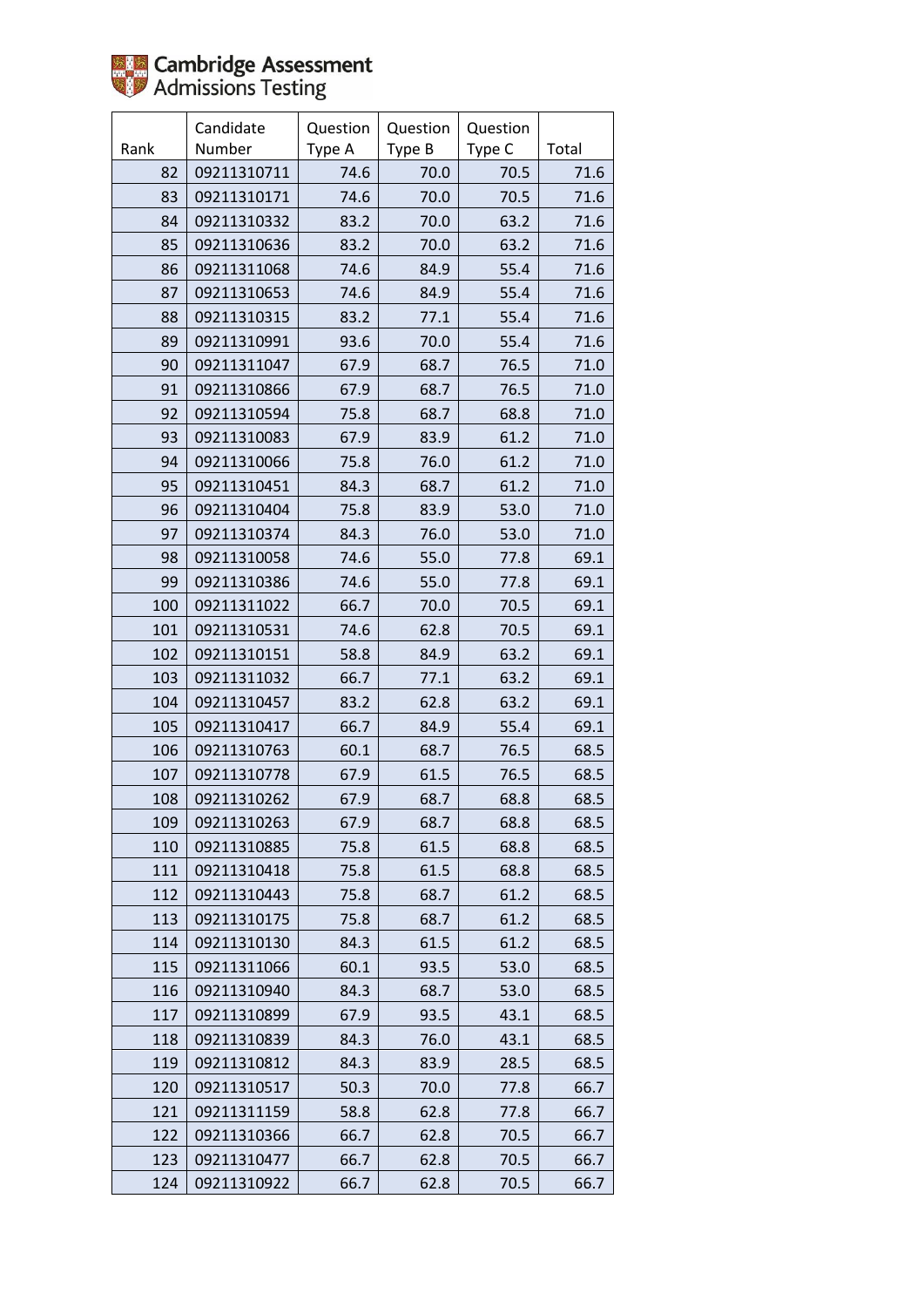

|      | Candidate   | Question | Question | Question |       |
|------|-------------|----------|----------|----------|-------|
| Rank | Number      | Type A   | Type B   | Type C   | Total |
| 125  | 09211310589 | 74.6     | 55.0     | 70.5     | 66.7  |
| 126  | 09211310304 | 66.7     | 70.0     | 63.2     | 66.7  |
| 127  | 09211310471 | 66.7     | 70.0     | 63.2     | 66.7  |
| 128  | 09211311130 | 74.6     | 62.8     | 63.2     | 66.7  |
| 129  | 09211310796 | 74.6     | 62.8     | 63.2     | 66.7  |
| 130  | 09211310146 | 66.7     | 77.1     | 55.4     | 66.7  |
| 131  | 09211310584 | 83.2     | 62.8     | 55.4     | 66.7  |
| 132  | 09211310041 | 51.5     | 68.7     | 76.5     | 66.0  |
| 133  | 09211311211 | 60.1     | 61.5     | 76.5     | 66.0  |
| 134  | 09211310312 | 67.9     | 53.6     | 76.5     | 66.0  |
| 135  | 09211310147 | 67.9     | 53.6     | 76.5     | 66.0  |
| 136  | 09211310569 | 60.1     | 68.7     | 68.8     | 66.0  |
| 137  | 09211310566 | 94.6     | 29.7     | 68.8     | 66.0  |
| 138  | 09211310700 | 51.5     | 83.9     | 61.2     | 66.0  |
| 139  | 09211310811 | 60.1     | 76.0     | 61.2     | 66.0  |
| 140  | 09211310360 | 60.1     | 76.0     | 61.2     | 66.0  |
| 141  | 09211310540 | 60.1     | 76.0     | 61.2     | 66.0  |
| 142  | 09211310250 | 60.1     | 76.0     | 61.2     | 66.0  |
| 143  | 09211310473 | 75.8     | 61.5     | 61.2     | 66.0  |
| 144  | 09211310713 | 67.9     | 76.0     | 53.0     | 66.0  |
| 145  | 09211310620 | 75.8     | 68.7     | 53.0     | 66.0  |
| 146  | 09211310910 | 67.9     | 83.9     | 43.1     | 66.0  |
| 147  | 09211310968 | 66.7     | 31.5     | 85.8     | 64.2  |
| 148  | 09211311030 | 58.8     | 62.8     | 70.5     | 64.2  |
| 149  | 09211310833 | 58.8     | 70.0     | 63.2     | 64.2  |
| 150  | 09211310251 | 58.8     | 70.0     | 63.2     | 64.2  |
| 151  | 09211310454 | 83.2     | 45.6     | 63.2     | 64.2  |
| 152  | 09211310150 | 66.7     | 70.0     | 55.4     | 64.2  |
| 153  | 09211311088 | 74.6     | 62.8     | 55.4     | 64.2  |
| 154  | 09211310036 | 74.6     | 62.8     | 55.4     | 64.2  |
| 155  | 09211310578 | 83.2     | 55.0     | 55.4     | 64.2  |
| 156  | 09211311126 | 83.2     | 55.0     | 55.4     | 64.2  |
| 157  | 09211310616 | 66.7     | 77.1     | 45.9     | 64.2  |
| 158  | 09211310547 | 74.6     | 84.9     | 0.0      | 64.2  |
| 159  | 09211310936 | 51.5     | 61.5     | 76.5     | 63.5  |
| 160  | 09211310651 | 51.5     | 61.5     | 76.5     | 63.5  |
| 161  | 09211310501 | 51.5     | 61.5     | 76.5     | 63.5  |
| 162  | 09211310402 | 60.1     | 53.6     | 76.5     | 63.5  |
| 163  | 09211310260 | 60.1     | 53.6     | 76.5     | 63.5  |
| 164  | 09211310395 | 51.5     | 68.7     | 68.8     | 63.5  |
| 165  | 09211310106 | 51.5     | 68.7     | 68.8     | 63.5  |
| 166  | 09211310560 | 60.1     | 61.5     | 68.8     | 63.5  |
| 167  | 09211310842 | 60.1     | 61.5     | 68.8     | 63.5  |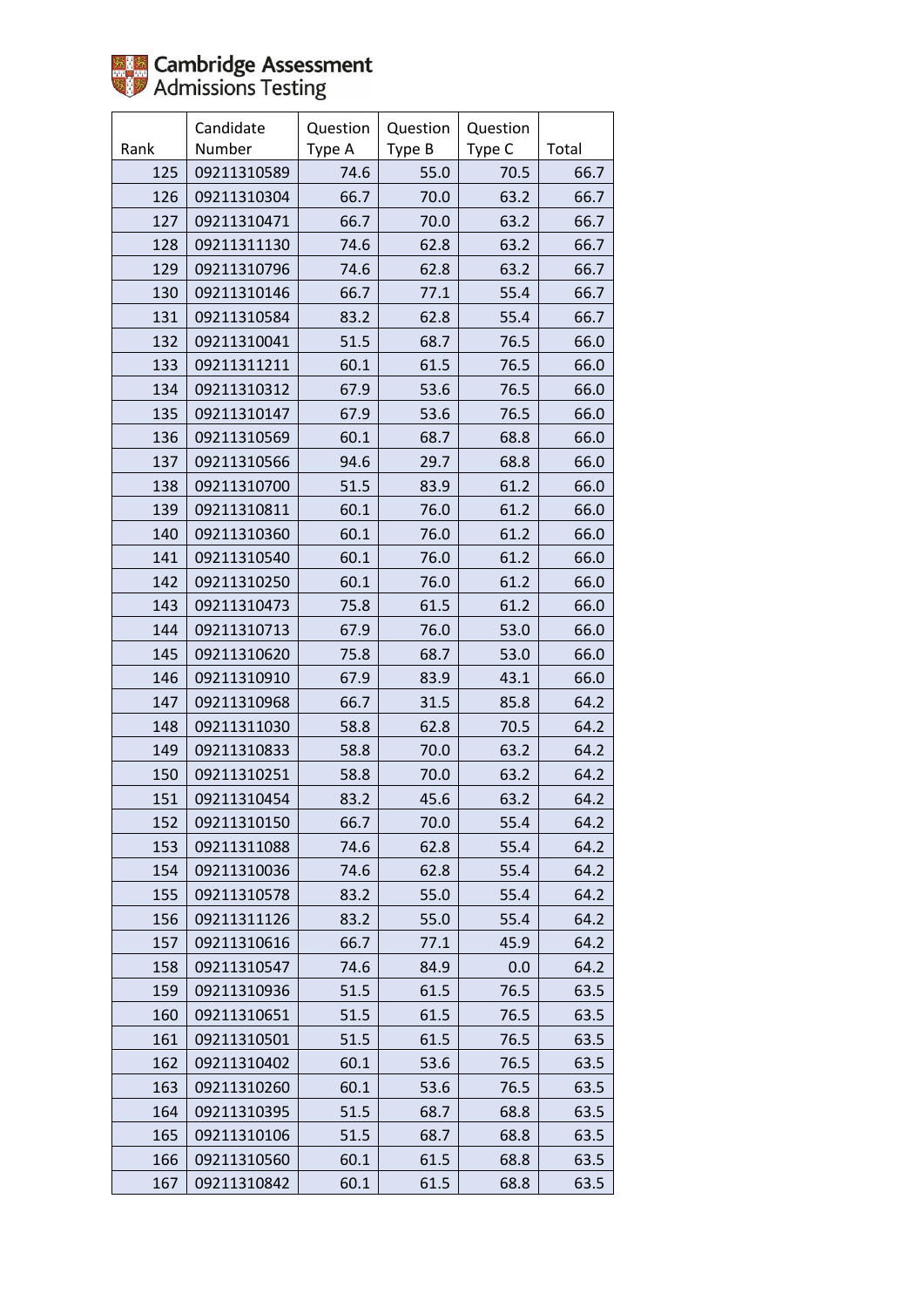|      | Candidate   | Question | Question | Question |       |
|------|-------------|----------|----------|----------|-------|
| Rank | Number      | Type A   | Type B   | Type C   | Total |
| 168  | 09211310131 | 60.1     | 61.5     | 68.8     | 63.5  |
| 169  | 09211310632 | 60.1     | 61.5     | 68.8     | 63.5  |
| 170  | 09211310601 | 67.9     | 53.6     | 68.8     | 63.5  |
| 171  | 09211310533 | 51.5     | 76.0     | 61.2     | 63.5  |
| 172  | 09211310117 | 60.1     | 68.7     | 61.2     | 63.5  |
| 173  | 09211310800 | 67.9     | 61.5     | 61.2     | 63.5  |
| 174  | 09211310022 | 67.9     | 61.5     | 61.2     | 63.5  |
| 175  | 09211310988 | 67.9     | 61.5     | 61.2     | 63.5  |
| 176  | 09211311203 | 67.9     | 68.7     | 53.0     | 63.5  |
| 177  | 09211310149 | 67.9     | 68.7     | 53.0     | 63.5  |
| 178  | 09211310981 | 67.9     | 68.7     | 53.0     | 63.5  |
| 179  | 09211311122 | 75.8     | 68.7     | 43.1     | 63.5  |
| 180  | 09211310596 | 40.2     | 70.0     | 70.5     | 61.7  |
| 181  | 09211311115 | 50.3     | 62.8     | 70.5     | 61.7  |
| 182  | 09211310884 | 58.8     | 55.0     | 70.5     | 61.7  |
| 183  | 09211310400 | 58.8     | 55.0     | 70.5     | 61.7  |
| 184  | 09211310989 | 66.7     | 45.6     | 70.5     | 61.7  |
| 185  | 09211310708 | 58.8     | 62.8     | 63.2     | 61.7  |
| 186  | 09211310385 | 66.7     | 55.0     | 63.2     | 61.7  |
| 187  | 09211310388 | 66.7     | 55.0     | 63.2     | 61.7  |
| 188  | 09211310031 | 50.3     | 77.1     | 55.4     | 61.7  |
| 189  | 09211310697 | 58.8     | 70.0     | 55.4     | 61.7  |
| 190  | 09211310932 | 66.7     | 62.8     | 55.4     | 61.7  |
| 191  | 09211311049 | 66.7     | 62.8     | 55.4     | 61.7  |
| 192  | 09211311041 | 66.7     | 62.8     | 55.4     | 61.7  |
| 193  | 09211310774 | 74.6     | 55.0     | 55.4     | 61.7  |
| 194  | 09211310302 | 74.6     | 55.0     | 55.4     | 61.7  |
| 195  | 09211310156 | 74.6     | 55.0     | 55.4     | 61.7  |
| 196  | 09211311095 | 58.8     | 77.1     | 45.9     | 61.7  |
| 197  | 09211310706 | 66.7     | 70.0     | 45.9     | 61.7  |
| 198  | 09211310198 | 66.7     | 70.0     | 45.9     | 61.7  |
| 199  | 09211310898 | 74.6     | 62.8     | 45.9     | 61.7  |
| 200  | 09211310751 | 83.2     | 55.0     | 45.9     | 61.7  |
| 201  | 09211310320 | 83.2     | 55.0     | 45.9     | 61.7  |
| 202  | 09211310716 | 74.6     | 70.0     | 31.8     | 61.7  |
| 203  | 09211310228 | 74.6     | 70.0     | 31.8     | 61.7  |
| 204  | 09211310096 | 83.2     | 62.8     | 31.8     | 61.7  |
| 205  | 09211310723 | 83.2     | 62.8     | 31.8     | 61.7  |
| 206  | 09211310403 | 41.3     | 53.6     | 84.8     | 60.9  |
| 207  | 09211310788 | 41.3     | 68.7     | 68.8     | 60.9  |
| 208  | 09211310114 | 51.5     | 61.5     | 68.8     | 60.9  |
| 209  | 09211310411 | 51.5     | 61.5     | 68.8     | 60.9  |
| 210  | 09211310686 | 51.5     | 61.5     | 68.8     | 60.9  |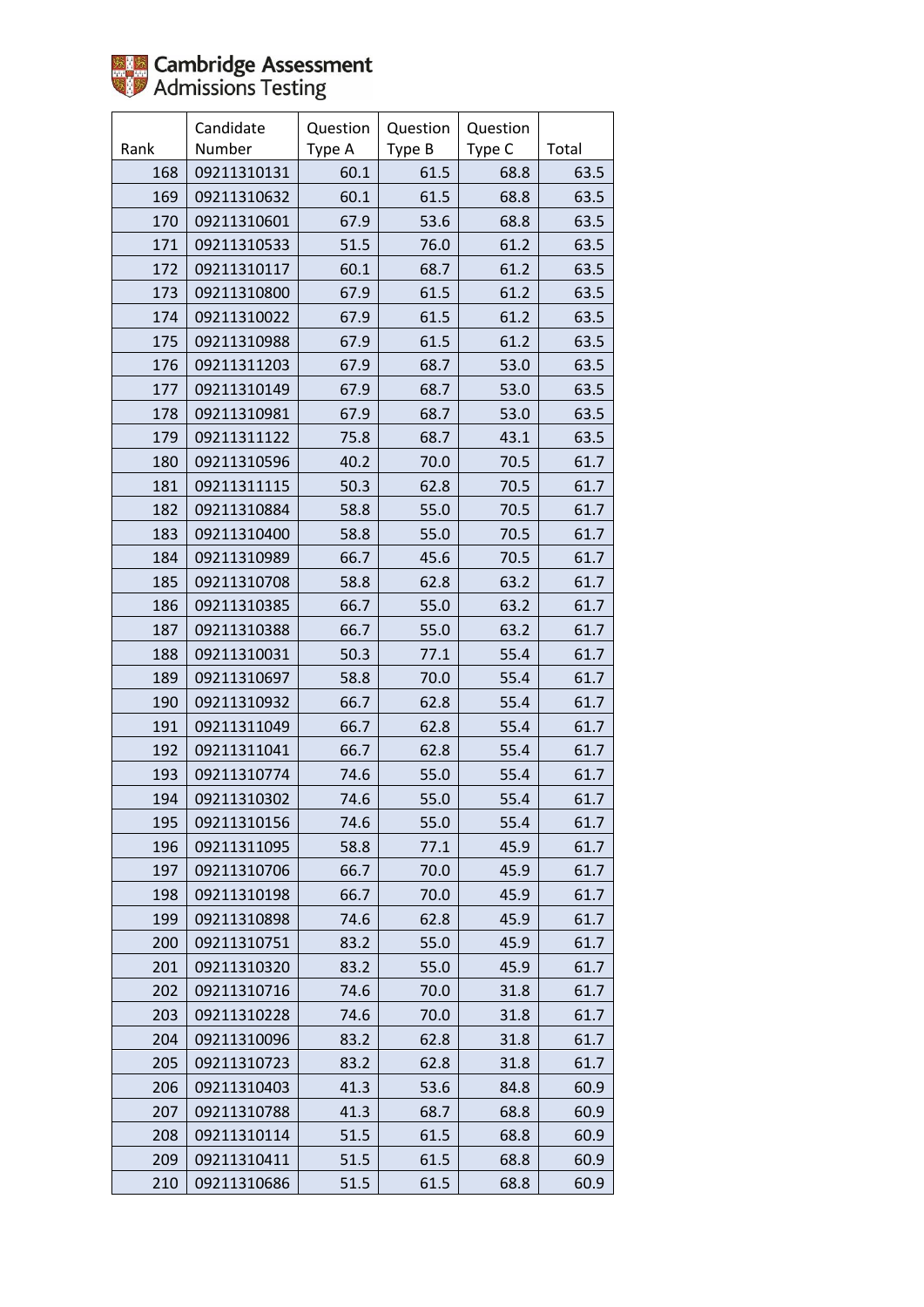

|      | Candidate   | Question | Question | Question |       |
|------|-------------|----------|----------|----------|-------|
| Rank | Number      | Type A   | Type B   | Type C   | Total |
| 211  | 09211310522 | 60.1     | 53.6     | 68.8     | 60.9  |
| 212  | 09211310361 | 60.1     | 53.6     | 68.8     | 60.9  |
| 213  | 09211310184 | 60.1     | 53.6     | 68.8     | 60.9  |
| 214  | 09211310728 | 60.1     | 53.6     | 68.8     | 60.9  |
| 215  | 09211310008 | 67.9     | 44.0     | 68.8     | 60.9  |
| 216  | 09211310512 | 67.9     | 44.0     | 68.8     | 60.9  |
| 217  | 09211311021 | 67.9     | 44.0     | 68.8     | 60.9  |
| 218  | 09211311120 | 51.5     | 68.7     | 61.2     | 60.9  |
| 219  | 09211310514 | 60.1     | 61.5     | 61.2     | 60.9  |
| 220  | 09211310467 | 67.9     | 53.6     | 61.2     | 60.9  |
| 221  | 09211310256 | 67.9     | 53.6     | 61.2     | 60.9  |
| 222  | 09211310626 | 60.1     | 68.7     | 53.0     | 60.9  |
| 223  | 09211310233 | 67.9     | 61.5     | 53.0     | 60.9  |
| 224  | 09211311141 | 67.9     | 61.5     | 53.0     | 60.9  |
| 225  | 09211310519 | 75.8     | 53.6     | 53.0     | 60.9  |
| 226  | 09211310709 | 75.8     | 53.6     | 53.0     | 60.9  |
| 227  | 09211310847 | 60.1     | 76.0     | 43.1     | 60.9  |
| 228  | 09211311285 | 67.9     | 68.7     | 43.1     | 60.9  |
| 229  | 09211310907 | 75.8     | 61.5     | 43.1     | 60.9  |
| 230  | 09211310854 | 84.3     | 53.6     | 43.1     | 60.9  |
| 231  | 09211311266 | 75.8     | 76.0     | 0.0      | 60.9  |
| 232  | 09211310581 | 25.2     | 55.0     | 85.8     | 59.1  |
| 233  | 09211310157 | 25.2     | 70.0     | 70.5     | 59.1  |
| 234  | 09211310618 | 50.3     | 55.0     | 70.5     | 59.1  |
| 235  | 09211310313 | 40.2     | 70.0     | 63.2     | 59.1  |
| 236  | 09211310168 | 50.3     | 62.8     | 63.2     | 59.1  |
| 237  | 09211310011 | 58.8     | 55.0     | 63.2     | 59.1  |
| 238  | 09211310328 | 58.8     | 55.0     | 63.2     | 59.1  |
| 239  | 09211310068 | 58.8     | 55.0     | 63.2     | 59.1  |
| 240  | 09211310843 | 66.7     | 45.6     | 63.2     | 59.1  |
| 241  | 09211310572 | 66.7     | 45.6     | 63.2     | 59.1  |
| 242  | 09211311260 | 74.6     | 31.5     | 63.2     | 59.1  |
| 243  | 09211310985 | 74.6     | 31.5     | 63.2     | 59.1  |
| 244  | 09211310081 | 50.3     | 70.0     | 55.4     | 59.1  |
| 245  | 09211310043 | 66.7     | 55.0     | 55.4     | 59.1  |
| 246  | 09211310658 | 66.7     | 55.0     | 55.4     | 59.1  |
| 247  | 09211310072 | 66.7     | 55.0     | 55.4     | 59.1  |
| 248  | 09211310883 | 66.7     | 55.0     | 55.4     | 59.1  |
| 249  | 09211311135 | 66.7     | 55.0     | 55.4     | 59.1  |
| 250  | 09211310218 | 66.7     | 55.0     | 55.4     | 59.1  |
| 251  | 09211310488 | 74.6     | 45.6     | 55.4     | 59.1  |
| 252  | 09211310749 | 50.3     | 77.1     | 45.9     | 59.1  |
| 253  | 09211310590 | 58.8     | 70.0     | 45.9     | 59.1  |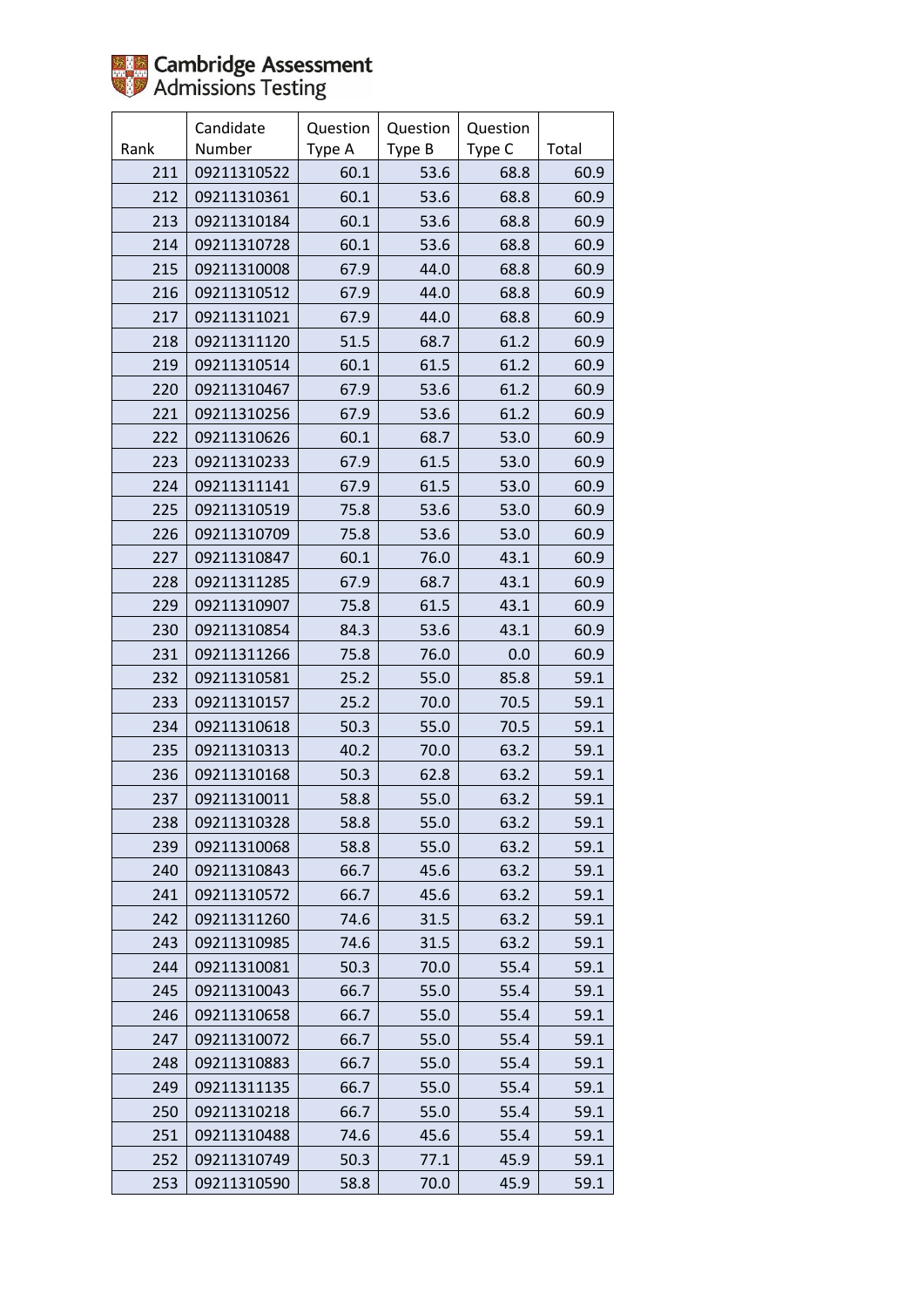|      | Candidate   | Question | Question | Question |       |
|------|-------------|----------|----------|----------|-------|
| Rank | Number      | Type A   | Type B   | Type C   | Total |
| 254  | 09211310900 | 58.8     | 70.0     | 45.9     | 59.1  |
| 255  | 09211310135 | 74.6     | 55.0     | 45.9     | 59.1  |
| 256  | 09211310731 | 83.2     | 45.6     | 45.9     | 59.1  |
| 257  | 09211310602 | 58.8     | 77.1     | 31.8     | 59.1  |
| 258  | 09211310138 | 66.7     | 70.0     | 31.8     | 59.1  |
| 259  | 09211310014 | 66.7     | 70.0     | 31.8     | 59.1  |
| 260  | 09211310278 | 74.6     | 62.8     | 31.8     | 59.1  |
| 261  | 09211310177 | 83.2     | 55.0     | 31.8     | 59.1  |
| 262  | 09211310055 | 83.2     | 55.0     | 31.8     | 59.1  |
| 263  | 09211310685 | 41.3     | 53.6     | 76.5     | 58.3  |
| 264  | 09211311269 | 41.3     | 61.5     | 68.8     | 58.3  |
| 265  | 09211310768 | 51.5     | 53.6     | 68.8     | 58.3  |
| 266  | 09211310704 | 41.3     | 68.7     | 61.2     | 58.3  |
| 267  | 09211311186 | 41.3     | 68.7     | 61.2     | 58.3  |
| 268  | 09211310612 | 51.5     | 61.5     | 61.2     | 58.3  |
| 269  | 09211310858 | 51.5     | 61.5     | 61.2     | 58.3  |
| 270  | 09211311217 | 51.5     | 61.5     | 61.2     | 58.3  |
| 271  | 09211311194 | 51.5     | 61.5     | 61.2     | 58.3  |
| 272  | 09211310874 | 60.1     | 53.6     | 61.2     | 58.3  |
| 273  | 09211310414 | 60.1     | 53.6     | 61.2     | 58.3  |
| 274  | 09211310677 | 60.1     | 53.6     | 61.2     | 58.3  |
| 275  | 09211310387 | 60.1     | 53.6     | 61.2     | 58.3  |
| 276  | 09211311231 | 67.9     | 44.0     | 61.2     | 58.3  |
| 277  | 09211310835 | 67.9     | 44.0     | 61.2     | 58.3  |
| 278  | 09211310869 | 67.9     | 44.0     | 61.2     | 58.3  |
| 279  | 09211310607 | 51.5     | 68.7     | 53.0     | 58.3  |
| 280  | 09211310311 | 60.1     | 61.5     | 53.0     | 58.3  |
| 281  | 09211311046 | 60.1     | 61.5     | 53.0     | 58.3  |
| 282  | 09211310534 | 60.1     | 61.5     | 53.0     | 58.3  |
| 283  | 09211310478 | 67.9     | 53.6     | 53.0     | 58.3  |
| 284  | 09211310037 | 75.8     | 44.0     | 53.0     | 58.3  |
| 285  | 09211310334 | 60.1     | 68.7     | 43.1     | 58.3  |
| 286  | 09211310853 | 60.1     | 68.7     | 43.1     | 58.3  |
| 287  | 09211310330 | 67.9     | 61.5     | 43.1     | 58.3  |
| 288  | 09211310499 | 67.9     | 61.5     | 43.1     | 58.3  |
| 289  | 09211310050 | 67.9     | 61.5     | 43.1     | 58.3  |
| 290  | 09211310020 | 67.9     | 61.5     | 43.1     | 58.3  |
| 291  | 09211310715 | 75.8     | 53.6     | 43.1     | 58.3  |
| 292  | 09211310122 | 75.8     | 53.6     | 43.1     | 58.3  |
| 293  | 09211310112 | 75.8     | 53.6     | 43.1     | 58.3  |
| 294  | 09211310299 | 84.3     | 44.0     | 43.1     | 58.3  |
| 295  | 09211310676 | 84.3     | 44.0     | 43.1     | 58.3  |
| 296  | 09211310762 | 84.3     | 44.0     | 43.1     | 58.3  |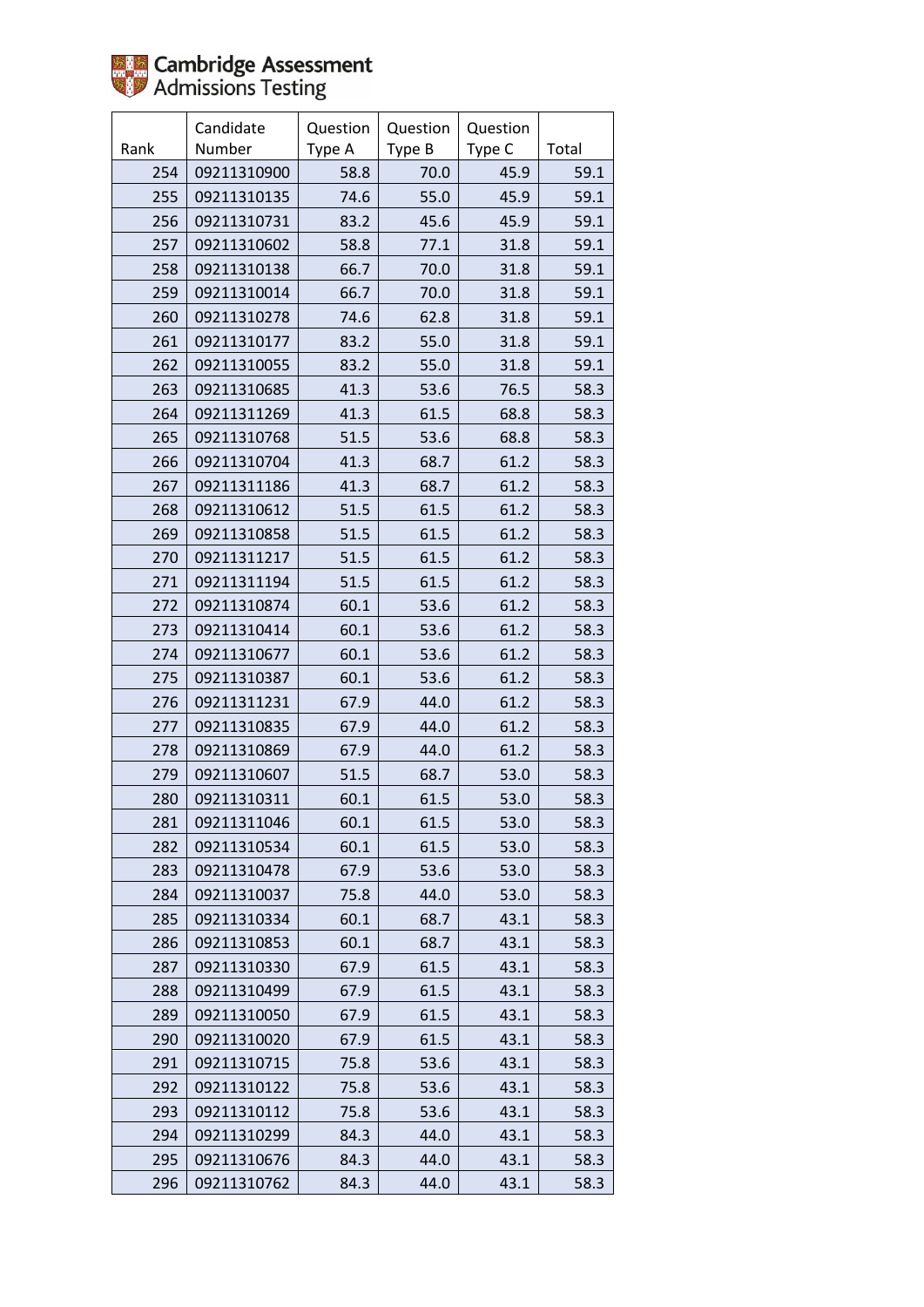|      | Candidate   | Question | Question | Question |       |
|------|-------------|----------|----------|----------|-------|
| Rank | Number      | Type A   | Type B   | Type C   | Total |
| 297  | 09211310966 | 50.3     | 45.6     | 70.5     | 56.4  |
| 298  | 09211310603 | 50.3     | 45.6     | 70.5     | 56.4  |
| 299  | 09211311216 | 25.2     | 70.0     | 63.2     | 56.4  |
| 300  | 09211310570 | 40.2     | 62.8     | 63.2     | 56.4  |
| 301  | 09211310500 | 50.3     | 55.0     | 63.2     | 56.4  |
| 302  | 09211310353 | 50.3     | 55.0     | 63.2     | 56.4  |
| 303  | 09211311250 | 50.3     | 55.0     | 63.2     | 56.4  |
| 304  | 09211311132 | 50.3     | 55.0     | 63.2     | 56.4  |
| 305  | 09211310684 | 50.3     | 55.0     | 63.2     | 56.4  |
| 306  | 09211310279 | 50.3     | 55.0     | 63.2     | 56.4  |
| 307  | 09211311240 | 58.8     | 45.6     | 63.2     | 56.4  |
| 308  | 09211310039 | 58.8     | 45.6     | 63.2     | 56.4  |
| 309  | 09211310430 | 58.8     | 45.6     | 63.2     | 56.4  |
| 310  | 09211310550 | 66.7     | 31.5     | 63.2     | 56.4  |
| 311  | 09211310742 | 40.2     | 70.0     | 55.4     | 56.4  |
| 312  | 09211310223 | 50.3     | 62.8     | 55.4     | 56.4  |
| 313  | 09211310568 | 50.3     | 62.8     | 55.4     | 56.4  |
| 314  | 09211310264 | 50.3     | 62.8     | 55.4     | 56.4  |
| 315  | 09211311218 | 50.3     | 62.8     | 55.4     | 56.4  |
| 316  | 09211310659 | 58.8     | 55.0     | 55.4     | 56.4  |
| 317  | 09211310355 | 58.8     | 55.0     | 55.4     | 56.4  |
| 318  | 09211310542 | 58.8     | 55.0     | 55.4     | 56.4  |
| 319  | 09211310049 | 58.8     | 55.0     | 55.4     | 56.4  |
| 320  | 09211310230 | 58.8     | 55.0     | 55.4     | 56.4  |
| 321  | 09211311099 | 58.8     | 55.0     | 55.4     | 56.4  |
| 322  | 09211310018 | 58.8     | 55.0     | 55.4     | 56.4  |
| 323  | 09211310153 | 66.7     | 45.6     | 55.4     | 56.4  |
| 324  | 09211310419 | 66.7     | 45.6     | 55.4     | 56.4  |
| 325  | 09211310425 | 50.3     | 70.0     | 45.9     | 56.4  |
| 326  | 09211310573 | 58.8     | 62.8     | 45.9     | 56.4  |
| 327  | 09211310624 | 58.8     | 62.8     | 45.9     | 56.4  |
| 328  | 09211311173 | 58.8     | 62.8     | 45.9     | 56.4  |
| 329  | 09211310497 | 58.8     | 62.8     | 45.9     | 56.4  |
| 330  | 09211310856 | 58.8     | 62.8     | 45.9     | 56.4  |
| 331  | 09211310365 | 58.8     | 62.8     | 45.9     | 56.4  |
| 332  | 09211310017 | 66.7     | 55.0     | 45.9     | 56.4  |
| 333  | 09211310416 | 66.7     | 55.0     | 45.9     | 56.4  |
| 334  | 09211310484 | 66.7     | 55.0     | 45.9     | 56.4  |
| 335  | 09211311087 | 74.6     | 45.6     | 45.9     | 56.4  |
| 336  | 09211310915 | 83.2     | 31.5     | 45.9     | 56.4  |
| 337  | 09211310214 | 66.7     | 62.8     | 31.8     | 56.4  |
| 338  | 09211310896 | 74.6     | 55.0     | 31.8     | 56.4  |
| 339  | 09211310518 | 66.7     | 70.0     | 0.0      | 56.4  |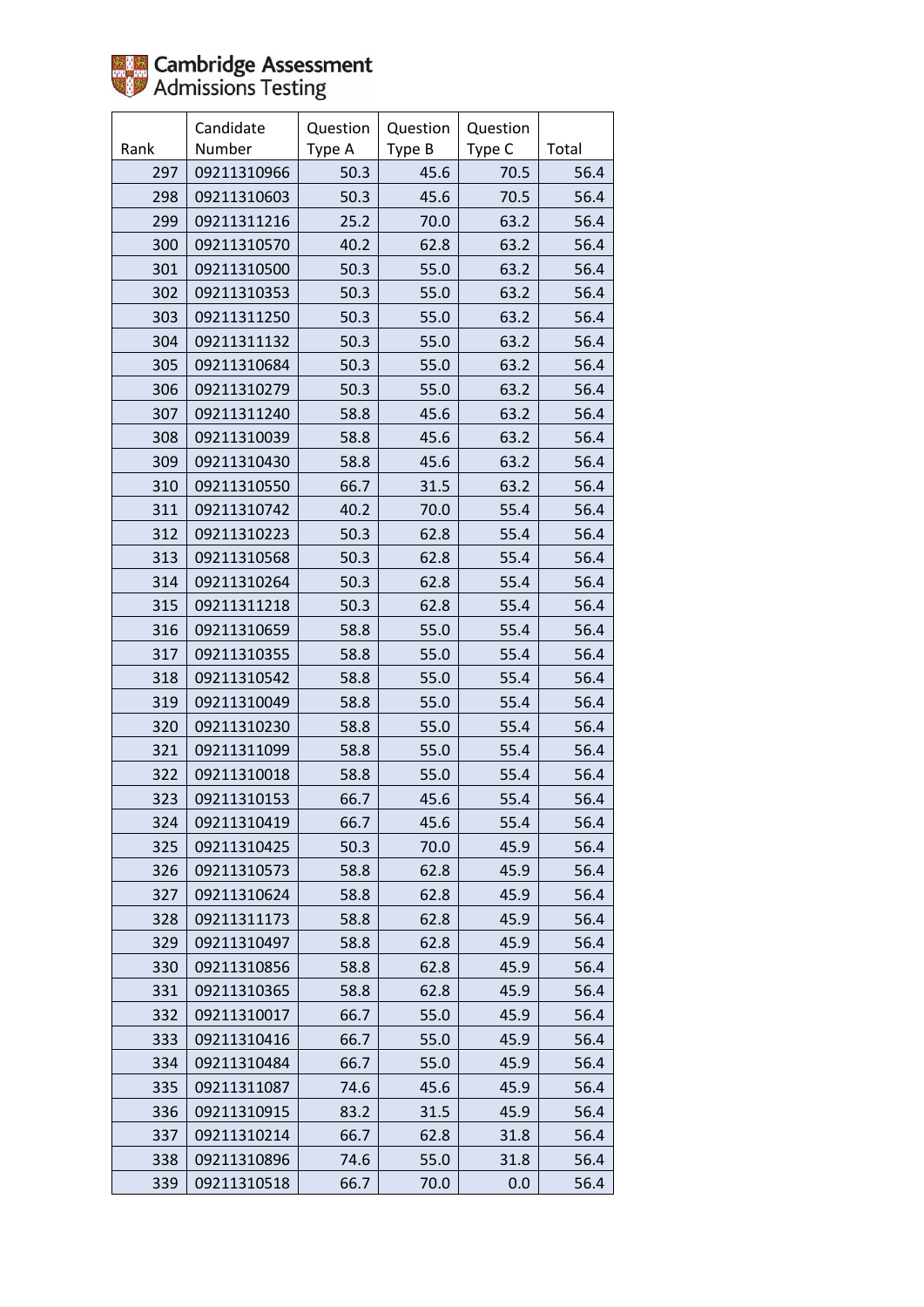

|      | Candidate   | Question | Question | Question |       |
|------|-------------|----------|----------|----------|-------|
| Rank | Number      | Type A   | Type B   | Type C   | Total |
| 340  | 09211310296 | 41.3     | 29.7     | 84.8     | 55.6  |
| 341  | 09211311151 | 26.3     | 53.6     | 76.5     | 55.6  |
| 342  | 09211310023 | 41.3     | 53.6     | 68.8     | 55.6  |
| 343  | 09211310824 | 51.5     | 44.0     | 68.8     | 55.6  |
| 344  | 09211310348 | 67.9     | 0.0      | 68.8     | 55.6  |
| 345  | 09211311225 | 26.3     | 68.7     | 61.2     | 55.6  |
| 346  | 09211310480 | 41.3     | 61.5     | 61.2     | 55.6  |
| 347  | 09211310136 | 41.3     | 61.5     | 61.2     | 55.6  |
| 348  | 09211310791 | 41.3     | 61.5     | 61.2     | 55.6  |
| 349  | 09211310806 | 41.3     | 61.5     | 61.2     | 55.6  |
| 350  | 09211310670 | 41.3     | 61.5     | 61.2     | 55.6  |
| 351  | 09211311070 | 51.5     | 53.6     | 61.2     | 55.6  |
| 352  | 09211311165 | 51.5     | 53.6     | 61.2     | 55.6  |
| 353  | 09211310928 | 51.5     | 53.6     | 61.2     | 55.6  |
| 354  | 09211311158 | 51.5     | 53.6     | 61.2     | 55.6  |
| 355  | 09211310410 | 60.1     | 44.0     | 61.2     | 55.6  |
| 356  | 09211311138 | 60.1     | 44.0     | 61.2     | 55.6  |
| 357  | 09211311107 | 60.1     | 44.0     | 61.2     | 55.6  |
| 358  | 09211310494 | 60.1     | 44.0     | 61.2     | 55.6  |
| 359  | 09211310726 | 60.1     | 44.0     | 61.2     | 55.6  |
| 360  | 09211310923 | 60.1     | 44.0     | 61.2     | 55.6  |
| 361  | 09211310319 | 41.3     | 68.7     | 53.0     | 55.6  |
| 362  | 09211310456 | 51.5     | 61.5     | 53.0     | 55.6  |
| 363  | 09211310384 | 51.5     | 61.5     | 53.0     | 55.6  |
| 364  | 09211310524 | 51.5     | 61.5     | 53.0     | 55.6  |
| 365  | 09211310449 | 60.1     | 53.6     | 53.0     | 55.6  |
| 366  | 09211310098 | 60.1     | 53.6     | 53.0     | 55.6  |
| 367  | 09211310909 | 60.1     | 53.6     | 53.0     | 55.6  |
| 368  | 09211311042 | 60.1     | 53.6     | 53.0     | 55.6  |
| 369  | 09211310077 | 67.9     | 44.0     | 53.0     | 55.6  |
| 370  | 09211311015 | 67.9     | 44.0     | 53.0     | 55.6  |
| 371  | 09211310703 | 67.9     | 44.0     | 53.0     | 55.6  |
| 372  | 09211311001 | 67.9     | 44.0     | 53.0     | 55.6  |
| 373  | 09211310864 | 75.8     | 29.7     | 53.0     | 55.6  |
| 374  | 09211310432 | 51.5     | 68.7     | 43.1     | 55.6  |
| 375  | 09211310099 | 51.5     | 68.7     | 43.1     | 55.6  |
| 376  | 09211310139 | 60.1     | 61.5     | 43.1     | 55.6  |
| 377  | 09211310367 | 60.1     | 61.5     | 43.1     | 55.6  |
| 378  | 09211311104 | 60.1     | 61.5     | 43.1     | 55.6  |
| 379  | 09211310052 | 67.9     | 53.6     | 43.1     | 55.6  |
| 380  | 09211310759 | 67.9     | 61.5     | 28.5     | 55.6  |
| 381  | 09211311187 | 40.2     | 45.6     | 70.5     | 53.6  |
| 382  | 09211310301 | 40.2     | 45.6     | 70.5     | 53.6  |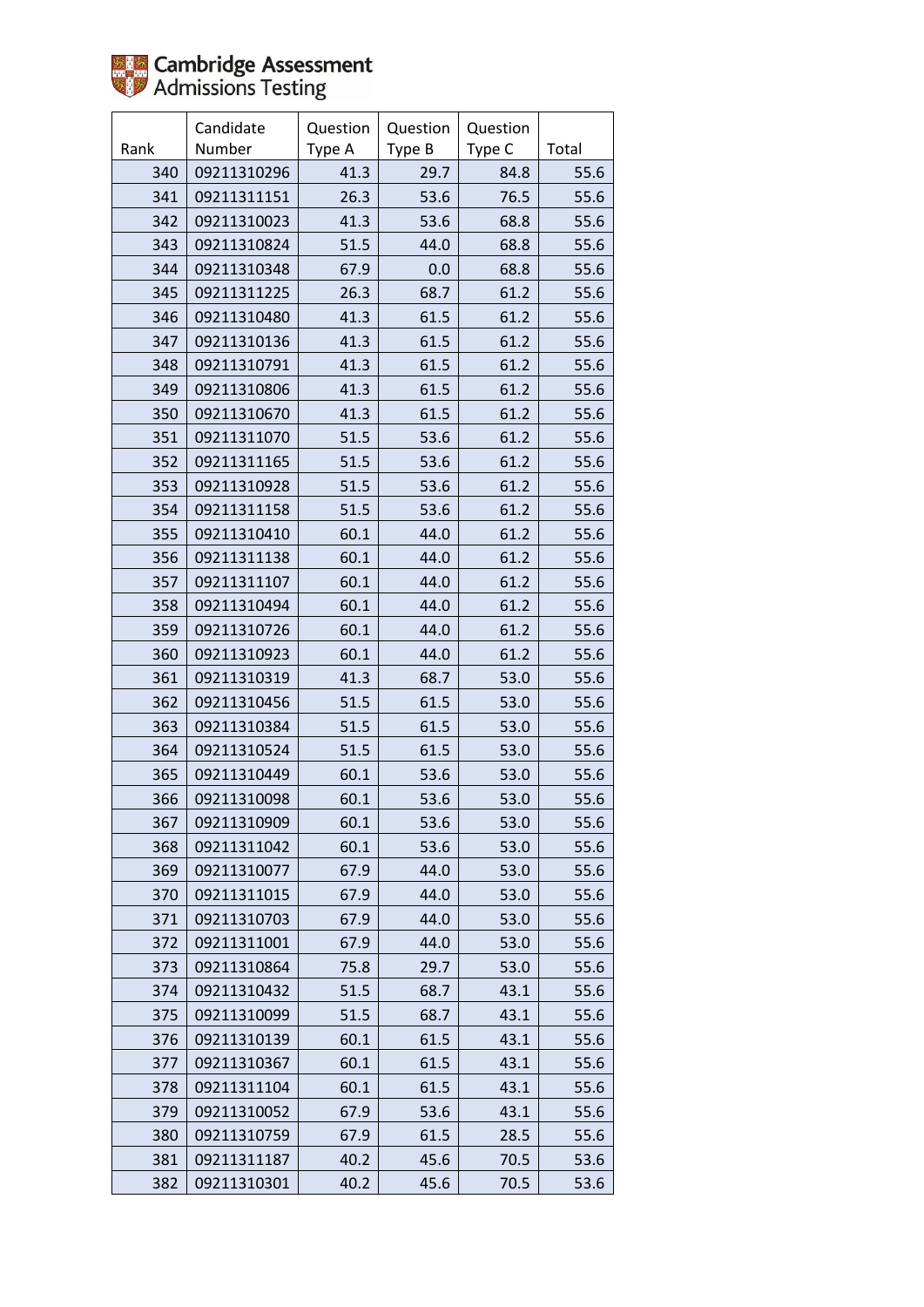|      | Candidate   | Question | Question | Question |       |
|------|-------------|----------|----------|----------|-------|
| Rank | Number      | Type A   | Type B   | Type C   | Total |
| 383  | 09211310776 | 40.2     | 45.6     | 70.5     | 53.6  |
| 384  | 09211310930 | 50.3     | 31.5     | 70.5     | 53.6  |
| 385  | 09211310903 | 50.3     | 31.5     | 70.5     | 53.6  |
| 386  | 09211311077 | 40.2     | 55.0     | 63.2     | 53.6  |
| 387  | 09211310455 | 40.2     | 55.0     | 63.2     | 53.6  |
| 388  | 09211310635 | 40.2     | 55.0     | 63.2     | 53.6  |
| 389  | 09211310527 | 40.2     | 55.0     | 63.2     | 53.6  |
| 390  | 09211310370 | 50.3     | 45.6     | 63.2     | 53.6  |
| 391  | 09211310351 | 50.3     | 45.6     | 63.2     | 53.6  |
| 392  | 09211310188 | 50.3     | 45.6     | 63.2     | 53.6  |
| 393  | 09211310105 | 50.3     | 45.6     | 63.2     | 53.6  |
| 394  | 09211310246 | 58.8     | 31.5     | 63.2     | 53.6  |
| 395  | 09211310908 | 66.7     | 0.0      | 63.2     | 53.6  |
| 396  | 09211310617 | 25.2     | 70.0     | 55.4     | 53.6  |
| 397  | 09211311056 | 40.2     | 62.8     | 55.4     | 53.6  |
| 398  | 09211310337 | 50.3     | 55.0     | 55.4     | 53.6  |
| 399  | 09211310485 | 50.3     | 55.0     | 55.4     | 53.6  |
| 400  | 09211310652 | 50.3     | 55.0     | 55.4     | 53.6  |
| 401  | 09211310398 | 50.3     | 55.0     | 55.4     | 53.6  |
| 402  | 09211310048 | 50.3     | 55.0     | 55.4     | 53.6  |
| 403  | 09211310931 | 50.3     | 55.0     | 55.4     | 53.6  |
| 404  | 09211310680 | 50.3     | 55.0     | 55.4     | 53.6  |
| 405  | 09211310978 | 50.3     | 55.0     | 55.4     | 53.6  |
| 406  | 09211311006 | 50.3     | 55.0     | 55.4     | 53.6  |
| 407  | 09211310421 | 50.3     | 55.0     | 55.4     | 53.6  |
| 408  | 09211311119 | 50.3     | 55.0     | 55.4     | 53.6  |
| 409  | 09211310872 | 58.8     | 45.6     | 55.4     | 53.6  |
| 410  | 09211311258 | 58.8     | 45.6     | 55.4     | 53.6  |
| 411  | 09211310975 | 58.8     | 45.6     | 55.4     | 53.6  |
| 412  | 09211310148 | 58.8     | 45.6     | 55.4     | 53.6  |
| 413  | 09211310586 | 58.8     | 45.6     | 55.4     | 53.6  |
| 414  | 09211310744 | 66.7     | 31.5     | 55.4     | 53.6  |
| 415  | 09211310243 | 50.3     | 62.8     | 45.9     | 53.6  |
| 416  | 09211310405 | 50.3     | 62.8     | 45.9     | 53.6  |
| 417  | 09211310546 | 50.3     | 62.8     | 45.9     | 53.6  |
| 418  | 09211311178 | 50.3     | 62.8     | 45.9     | 53.6  |
| 419  | 09211310647 | 58.8     | 55.0     | 45.9     | 53.6  |
| 420  | 09211310281 | 58.8     | 55.0     | 45.9     | 53.6  |
| 421  | 09211311154 | 58.8     | 55.0     | 45.9     | 53.6  |
| 422  | 09211310961 | 58.8     | 55.0     | 45.9     | 53.6  |
| 423  | 09211310277 | 66.7     | 45.6     | 45.9     | 53.6  |
| 424  | 09211311098 | 66.7     | 45.6     | 45.9     | 53.6  |
| 425  | 09211310379 | 66.7     | 45.6     | 45.9     | 53.6  |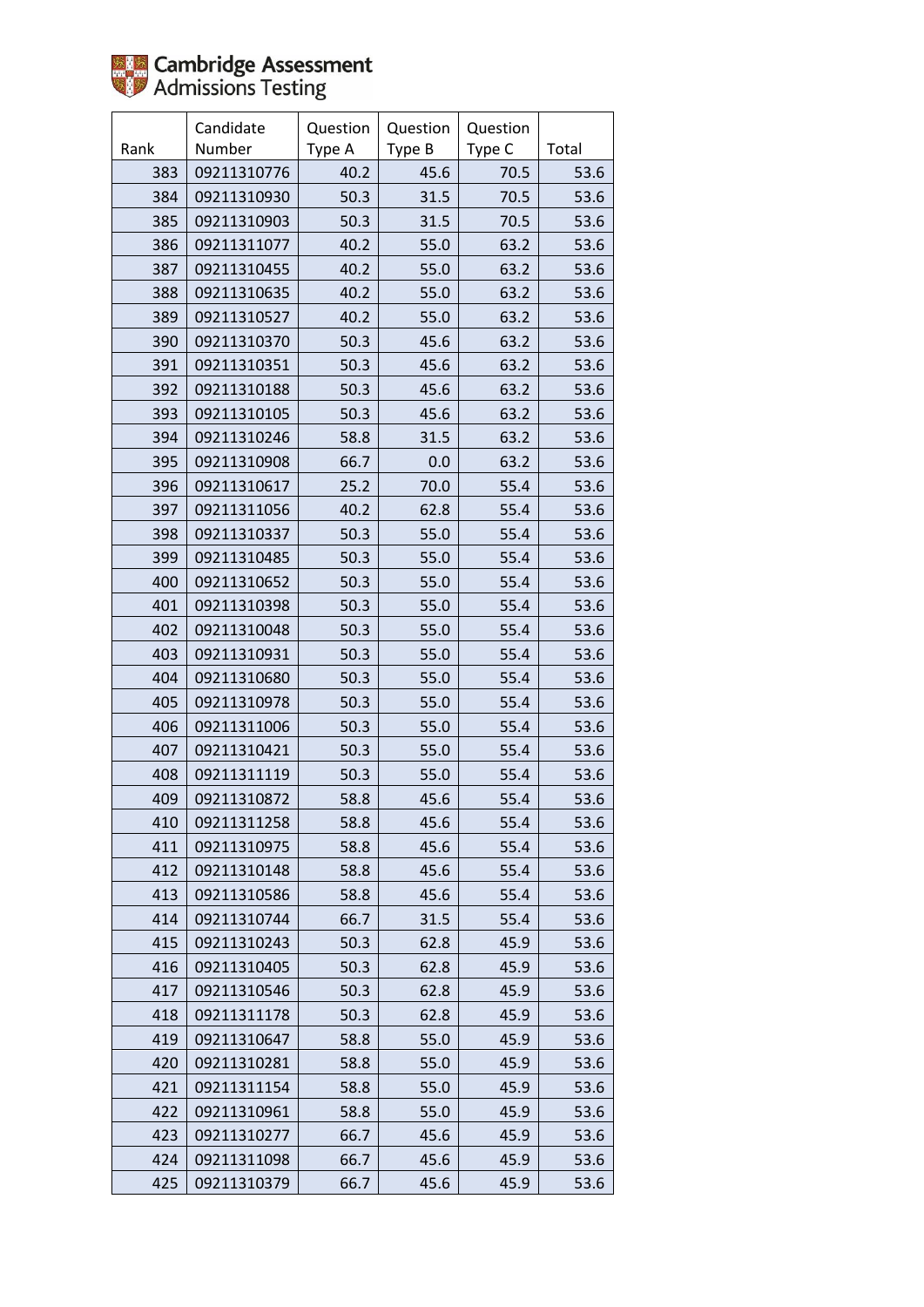

|      | Candidate   | Question | Question | Question |       |
|------|-------------|----------|----------|----------|-------|
| Rank | Number      | Type A   | Type B   | Type C   | Total |
| 426  | 09211310657 | 74.6     | 31.5     | 45.9     | 53.6  |
| 427  | 09211311226 | 74.6     | 31.5     | 45.9     | 53.6  |
| 428  | 09211311064 | 83.2     | 0.0      | 45.9     | 53.6  |
| 429  | 09211310094 | 40.2     | 77.1     | 31.8     | 53.6  |
| 430  | 09211310300 | 40.2     | 77.1     | 31.8     | 53.6  |
| 431  | 09211311017 | 50.3     | 70.0     | 31.8     | 53.6  |
| 432  | 09211310241 | 50.3     | 70.0     | 31.8     | 53.6  |
| 433  | 09211310116 | 50.3     | 70.0     | 31.8     | 53.6  |
| 434  | 09211310133 | 50.3     | 70.0     | 31.8     | 53.6  |
| 435  | 09211310610 | 58.8     | 62.8     | 31.8     | 53.6  |
| 436  | 09211310200 | 58.8     | 62.8     | 31.8     | 53.6  |
| 437  | 09211310056 | 58.8     | 62.8     | 31.8     | 53.6  |
| 438  | 09211310862 | 66.7     | 55.0     | 31.8     | 53.6  |
| 439  | 09211311272 | 74.6     | 45.6     | 31.8     | 53.6  |
| 440  | 09211310089 | 93.6     | 31.5     | 0.0      | 53.6  |
| 441  | 09211380732 | 0.0      | 53.6     | 76.5     | 52.7  |
| 442  | 09211310057 | 51.5     | 29.7     | 68.8     | 52.7  |
| 443  | 09211310289 | 26.3     | 61.5     | 61.2     | 52.7  |
| 444  | 09211310852 | 26.3     | 61.5     | 61.2     | 52.7  |
| 445  | 09211310487 | 41.3     | 53.6     | 61.2     | 52.7  |
| 446  | 09211311239 | 41.3     | 53.6     | 61.2     | 52.7  |
| 447  | 09211310815 | 41.3     | 53.6     | 61.2     | 52.7  |
| 448  | 09211310510 | 41.3     | 53.6     | 61.2     | 52.7  |
| 449  | 09211310424 | 51.5     | 44.0     | 61.2     | 52.7  |
| 450  | 09211311200 | 51.5     | 44.0     | 61.2     | 52.7  |
| 451  | 09211311034 | 51.5     | 44.0     | 61.2     | 52.7  |
| 452  | 09211310664 | 51.5     | 44.0     | 61.2     | 52.7  |
| 453  | 09211310521 | 60.1     | 29.7     | 61.2     | 52.7  |
| 454  | 09211311004 | 60.1     | 29.7     | 61.2     | 52.7  |
| 455  | 09211311128 | 60.1     | 29.7     | 61.2     | 52.7  |
| 456  | 09211310090 | 67.9     | 0.0      | 61.2     | 52.7  |
| 457  | 09211310714 | 67.9     | 0.0      | 61.2     | 52.7  |
| 458  | 09211310247 | 67.9     | 0.0      | 61.2     | 52.7  |
| 459  | 09211310034 | 41.3     | 61.5     | 53.0     | 52.7  |
| 460  | 09211310496 | 41.3     | 61.5     | 53.0     | 52.7  |
| 461  | 09211310174 | 41.3     | 61.5     | 53.0     | 52.7  |
| 462  | 09211310996 | 41.3     | 61.5     | 53.0     | 52.7  |
| 463  | 09211311185 | 51.5     | 53.6     | 53.0     | 52.7  |
| 464  | 09211310364 | 51.5     | 53.6     | 53.0     | 52.7  |
| 465  | 09211311106 | 51.5     | 53.6     | 53.0     | 52.7  |
| 466  | 09211310054 | 51.5     | 53.6     | 53.0     | 52.7  |
| 467  | 09211311080 | 51.5     | 53.6     | 53.0     | 52.7  |
| 468  | 09211310799 | 51.5     | 53.6     | 53.0     | 52.7  |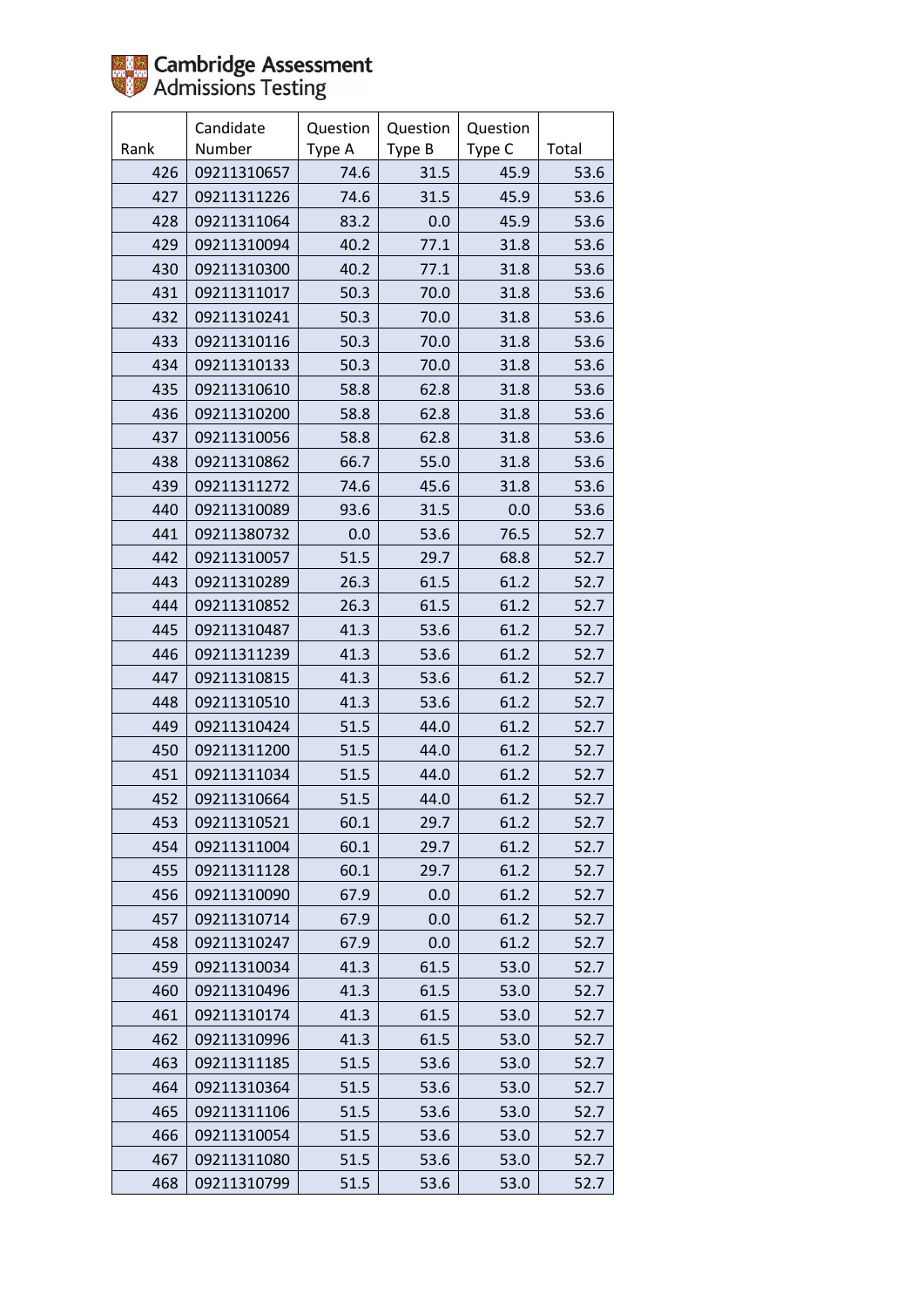

|      | Candidate   | Question | Question | Question |       |
|------|-------------|----------|----------|----------|-------|
| Rank | Number      | Type A   | Type B   | Type C   | Total |
| 469  | 09211311161 | 51.5     | 53.6     | 53.0     | 52.7  |
| 470  | 09211310859 | 51.5     | 53.6     | 53.0     | 52.7  |
| 471  | 09211310442 | 51.5     | 53.6     | 53.0     | 52.7  |
| 472  | 09211310252 | 60.1     | 44.0     | 53.0     | 52.7  |
| 473  | 09211310323 | 60.1     | 44.0     | 53.0     | 52.7  |
| 474  | 09211311169 | 60.1     | 44.0     | 53.0     | 52.7  |
| 475  | 09211310813 | 60.1     | 44.0     | 53.0     | 52.7  |
| 476  | 09211310104 | 60.1     | 44.0     | 53.0     | 52.7  |
| 477  | 09211310787 | 41.3     | 68.7     | 43.1     | 52.7  |
| 478  | 09211310189 | 41.3     | 68.7     | 43.1     | 52.7  |
| 479  | 09211310717 | 51.5     | 61.5     | 43.1     | 52.7  |
| 480  | 09211310140 | 51.5     | 61.5     | 43.1     | 52.7  |
| 481  | 09211310599 | 51.5     | 61.5     | 43.1     | 52.7  |
| 482  | 09211310614 | 51.5     | 61.5     | 43.1     | 52.7  |
| 483  | 09211310003 | 51.5     | 61.5     | 43.1     | 52.7  |
| 484  | 09211310253 | 51.5     | 61.5     | 43.1     | 52.7  |
| 485  | 09211310502 | 51.5     | 61.5     | 43.1     | 52.7  |
| 486  | 09211310481 | 60.1     | 53.6     | 43.1     | 52.7  |
| 487  | 09211310611 | 60.1     | 53.6     | 43.1     | 52.7  |
| 488  | 09211310753 | 60.1     | 53.6     | 43.1     | 52.7  |
| 489  | 09211310585 | 60.1     | 53.6     | 43.1     | 52.7  |
| 490  | 09211310344 | 67.9     | 44.0     | 43.1     | 52.7  |
| 491  | 09211310834 | 67.9     | 44.0     | 43.1     | 52.7  |
| 492  | 09211310128 | 75.8     | 29.7     | 43.1     | 52.7  |
| 493  | 09211310850 | 67.9     | 53.6     | 28.5     | 52.7  |
| 494  | 09211310507 | 67.9     | 53.6     | 28.5     | 52.7  |
| 495  | 09211310773 | 60.1     | 68.7     | 0.0      | 52.7  |
| 496  | 09211310987 | 40.2     | 31.5     | 70.5     | 50.6  |
| 497  | 09211310408 | 40.2     | 45.6     | 63.2     | 50.6  |
| 498  | 09211310044 | 40.2     | 45.6     | 63.2     | 50.6  |
| 499  | 09211311086 | 40.2     | 45.6     | 63.2     | 50.6  |
| 500  | 09211311123 | 40.2     | 45.6     | 63.2     | 50.6  |
| 501  | 09211310840 | 40.2     | 45.6     | 63.2     | 50.6  |
| 502  | 09211310823 | 50.3     | 31.5     | 63.2     | 50.6  |
| 503  | 09211311277 | 50.3     | 31.5     | 63.2     | 50.6  |
| 504  | 09211310821 | 50.3     | 31.5     | 63.2     | 50.6  |
| 505  | 09211310760 | 50.3     | 31.5     | 63.2     | 50.6  |
| 506  | 09211311244 | 50.3     | 31.5     | 63.2     | 50.6  |
| 507  | 09211310065 | 50.3     | 31.5     | 63.2     | 50.6  |
| 508  | 09211310720 | 58.8     | 0.0      | 63.2     | 50.6  |
| 509  | 09211311093 | 25.2     | 62.8     | 55.4     | 50.6  |
| 510  | 09211310600 | 40.2     | 55.0     | 55.4     | 50.6  |
| 511  | 09211310526 | 40.2     | 55.0     | 55.4     | 50.6  |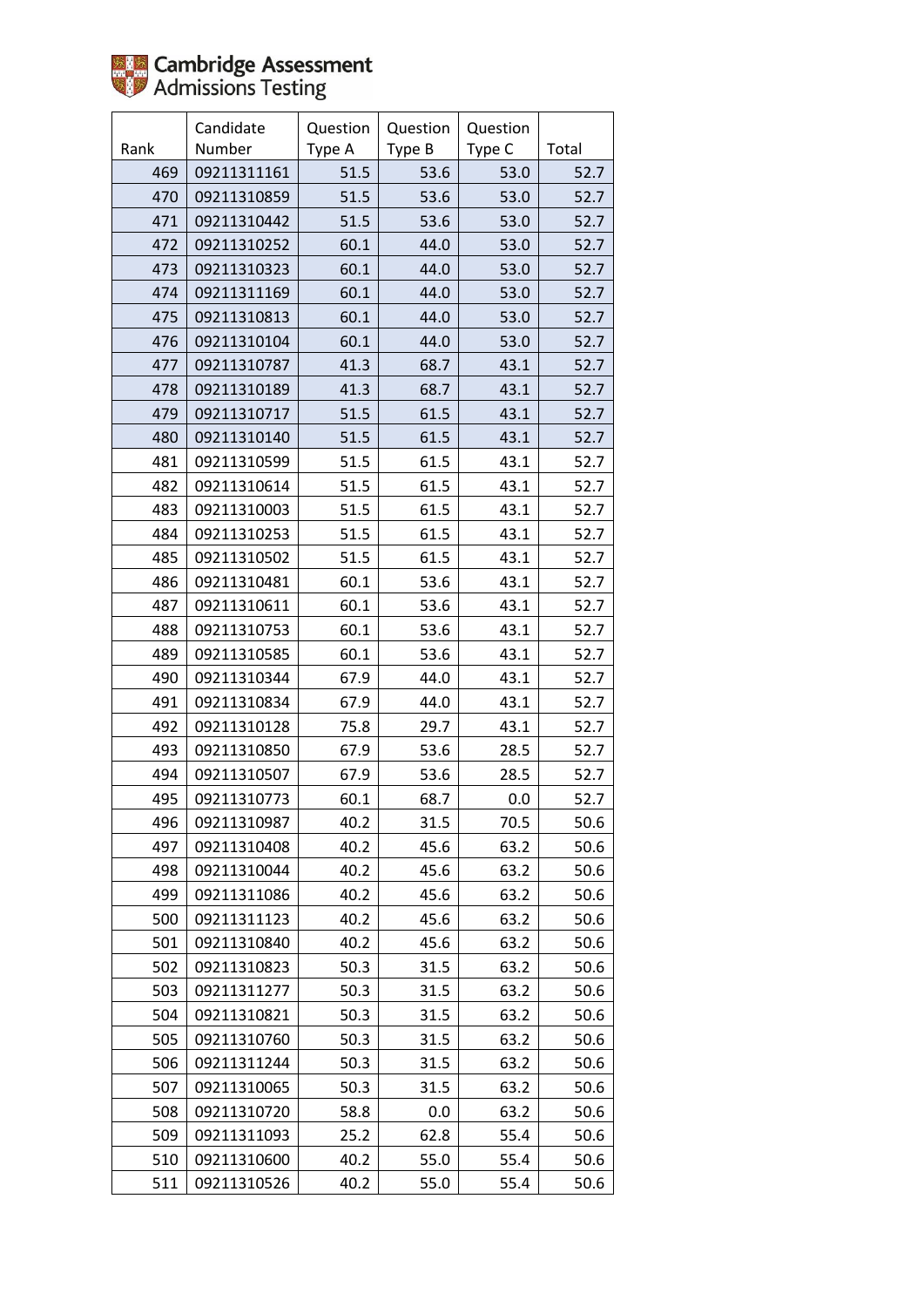|      | Candidate   | Question | Question | Question |       |
|------|-------------|----------|----------|----------|-------|
| Rank | Number      | Type A   | Type B   | Type C   | Total |
| 512  | 09211310689 | 40.2     | 55.0     | 55.4     | 50.6  |
| 513  | 09211311222 | 40.2     | 55.0     | 55.4     | 50.6  |
| 514  | 09211310838 | 40.2     | 55.0     | 55.4     | 50.6  |
| 515  | 09211310265 | 50.3     | 45.6     | 55.4     | 50.6  |
| 516  | 09211310623 | 50.3     | 45.6     | 55.4     | 50.6  |
| 517  | 09211310588 | 50.3     | 45.6     | 55.4     | 50.6  |
| 518  | 09211310666 | 50.3     | 45.6     | 55.4     | 50.6  |
| 519  | 09211311192 | 50.3     | 45.6     | 55.4     | 50.6  |
| 520  | 09211311279 | 50.3     | 45.6     | 55.4     | 50.6  |
| 521  | 09211310792 | 58.8     | 31.5     | 55.4     | 50.6  |
| 522  | 09211310643 | 58.8     | 31.5     | 55.4     | 50.6  |
| 523  | 09211310258 | 66.7     | 0.0      | 55.4     | 50.6  |
| 524  | 09211310777 | 25.2     | 70.0     | 45.9     | 50.6  |
| 525  | 09211310754 | 40.2     | 62.8     | 45.9     | 50.6  |
| 526  | 09211310401 | 40.2     | 62.8     | 45.9     | 50.6  |
| 527  | 09211311164 | 40.2     | 62.8     | 45.9     | 50.6  |
| 528  | 09211310758 | 50.3     | 55.0     | 45.9     | 50.6  |
| 529  | 09211311005 | 50.3     | 55.0     | 45.9     | 50.6  |
| 530  | 09211311091 | 50.3     | 55.0     | 45.9     | 50.6  |
| 531  | 09211310453 | 50.3     | 55.0     | 45.9     | 50.6  |
| 532  | 09211310779 | 50.3     | 55.0     | 45.9     | 50.6  |
| 533  | 09211310021 | 50.3     | 55.0     | 45.9     | 50.6  |
| 534  | 09211310007 | 50.3     | 55.0     | 45.9     | 50.6  |
| 535  | 09211310565 | 50.3     | 55.0     | 45.9     | 50.6  |
| 536  | 09211310349 | 50.3     | 55.0     | 45.9     | 50.6  |
| 537  | 09211310855 | 50.3     | 55.0     | 45.9     | 50.6  |
| 538  | 09211310894 | 50.3     | 55.0     | 45.9     | 50.6  |
| 539  | 09211311033 | 50.3     | 55.0     | 45.9     | 50.6  |
| 540  | 09211310802 | 58.8     | 45.6     | 45.9     | 50.6  |
| 541  | 09211310397 | 58.8     | 45.6     | 45.9     | 50.6  |
| 542  | 09211310860 | 58.8     | 45.6     | 45.9     | 50.6  |
| 543  | 09211310888 | 58.8     | 45.6     | 45.9     | 50.6  |
| 544  | 09211310429 | 58.8     | 45.6     | 45.9     | 50.6  |
| 545  | 09211311067 | 58.8     | 45.6     | 45.9     | 50.6  |
| 546  | 09211310795 | 66.7     | 31.5     | 45.9     | 50.6  |
| 547  | 09211310948 | 74.6     | 0.0      | 45.9     | 50.6  |
| 548  | 09211310595 | 50.3     | 62.8     | 31.8     | 50.6  |
| 549  | 09211310111 | 50.3     | 62.8     | 31.8     | 50.6  |
| 550  | 09211311227 | 50.3     | 62.8     | 31.8     | 50.6  |
| 551  | 09211310232 | 58.8     | 55.0     | 31.8     | 50.6  |
| 552  | 09211310194 | 58.8     | 55.0     | 31.8     | 50.6  |
| 553  | 09211311174 | 58.8     | 55.0     | 31.8     | 50.6  |
| 554  | 09211311057 | 66.7     | 45.6     | 31.8     | 50.6  |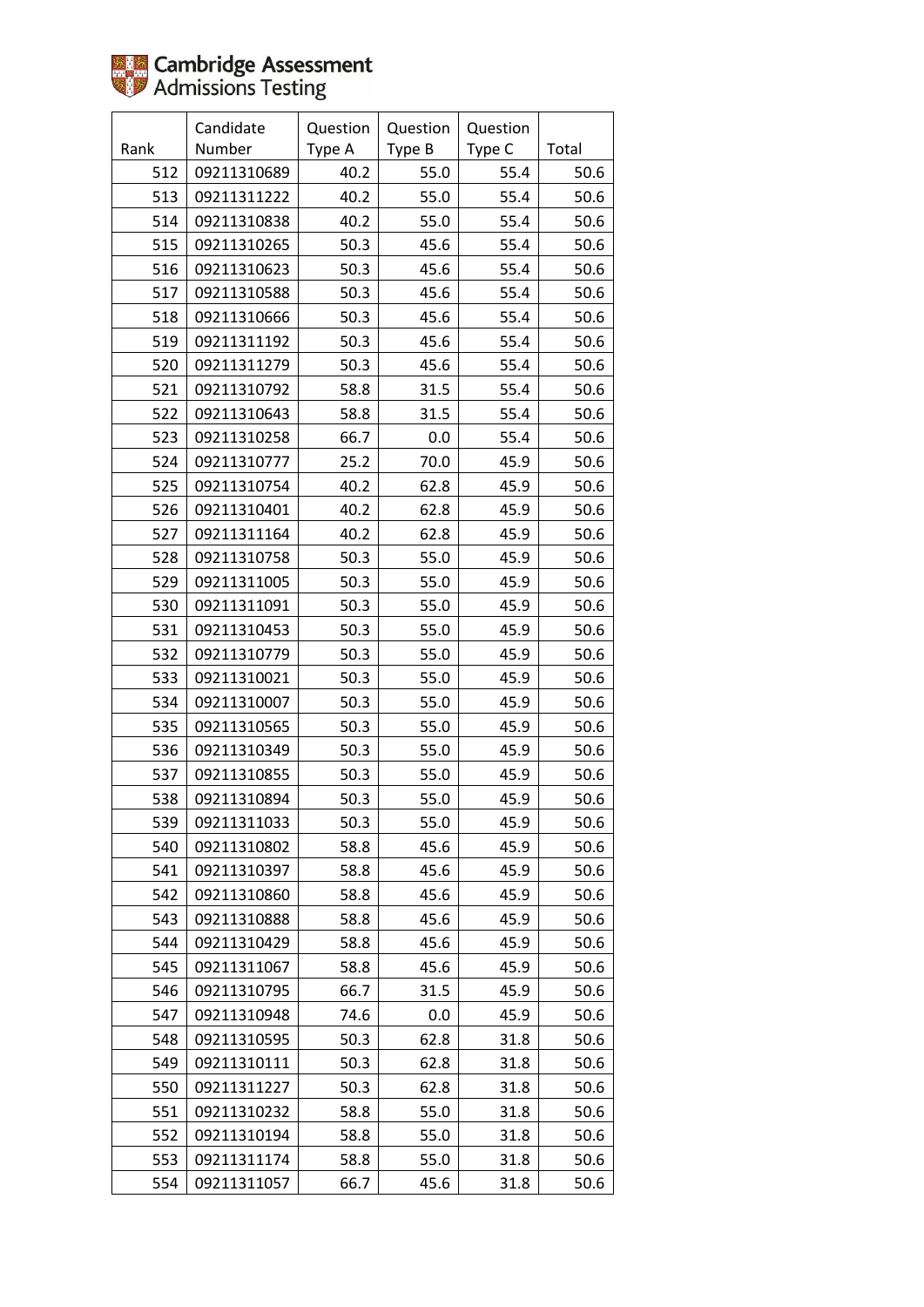|      | Candidate   | Question | Question | Question |       |
|------|-------------|----------|----------|----------|-------|
| Rank | Number      | Type A   | Type B   | Type C   | Total |
| 555  | 09211311150 | 66.7     | 45.6     | 31.8     | 50.6  |
| 556  | 09211310667 | 66.7     | 45.6     | 31.8     | 50.6  |
| 557  | 09211310028 | 66.7     | 45.6     | 31.8     | 50.6  |
| 558  | 09211310201 | 50.3     | 70.0     | 0.0      | 50.6  |
| 559  | 09211310354 | 58.8     | 62.8     | 0.0      | 50.6  |
| 560  | 09211310580 | 58.8     | 62.8     | 0.0      | 50.6  |
| 561  | 09211311019 | 0.0      | 53.6     | 68.8     | 49.7  |
| 562  | 09211310767 | 26.3     | 44.0     | 68.8     | 49.7  |
| 563  | 09211311143 | 26.3     | 44.0     | 68.8     | 49.7  |
| 564  | 09211311111 | 41.3     | 29.7     | 68.8     | 49.7  |
| 565  | 09211310983 | 41.3     | 29.7     | 68.8     | 49.7  |
| 566  | 09211310109 | 0.0      | 61.5     | 61.2     | 49.7  |
| 567  | 09211310735 | 26.3     | 53.6     | 61.2     | 49.7  |
| 568  | 09211310730 | 26.3     | 53.6     | 61.2     | 49.7  |
| 569  | 09211310412 | 26.3     | 53.6     | 61.2     | 49.7  |
| 570  | 09211310964 | 26.3     | 53.6     | 61.2     | 49.7  |
| 571  | 09211310945 | 26.3     | 53.6     | 61.2     | 49.7  |
| 572  | 09211311205 | 41.3     | 44.0     | 61.2     | 49.7  |
| 573  | 09211310741 | 41.3     | 44.0     | 61.2     | 49.7  |
| 574  | 09211310255 | 41.3     | 44.0     | 61.2     | 49.7  |
| 575  | 09211311261 | 41.3     | 44.0     | 61.2     | 49.7  |
| 576  | 09211311085 | 41.3     | 44.0     | 61.2     | 49.7  |
| 577  | 09211310187 | 41.3     | 44.0     | 61.2     | 49.7  |
| 578  | 09211311177 | 41.3     | 44.0     | 61.2     | 49.7  |
| 579  | 09211311076 | 41.3     | 44.0     | 61.2     | 49.7  |
| 580  | 09211310248 | 41.3     | 44.0     | 61.2     | 49.7  |
| 581  | 09211311234 | 51.5     | 29.7     | 61.2     | 49.7  |
| 582  | 09211310508 | 51.5     | 29.7     | 61.2     | 49.7  |
| 583  | 09211310520 | 51.5     | 29.7     | 61.2     | 49.7  |
| 584  | 09211310541 | 51.5     | 29.7     | 61.2     | 49.7  |
| 585  | 09211310583 | 51.5     | 29.7     | 61.2     | 49.7  |
| 586  | 09211310444 | 60.1     | 0.0      | 61.2     | 49.7  |
| 587  | 09211311051 | 41.3     | 53.6     | 53.0     | 49.7  |
| 588  | 09211310504 | 41.3     | 53.6     | 53.0     | 49.7  |
| 589  | 09211310211 | 41.3     | 53.6     | 53.0     | 49.7  |
| 590  | 09211310343 | 41.3     | 53.6     | 53.0     | 49.7  |
| 591  | 09211310316 | 41.3     | 53.6     | 53.0     | 49.7  |
| 592  | 09211311145 | 41.3     | 53.6     | 53.0     | 49.7  |
| 593  | 09211310216 | 41.3     | 53.6     | 53.0     | 49.7  |
| 594  | 09211310290 | 51.5     | 44.0     | 53.0     | 49.7  |
| 595  | 09211310236 | 51.5     | 44.0     | 53.0     | 49.7  |
| 596  | 09211310125 | 51.5     | 44.0     | 53.0     | 49.7  |
| 597  | 09211310913 | 51.5     | 44.0     | 53.0     | 49.7  |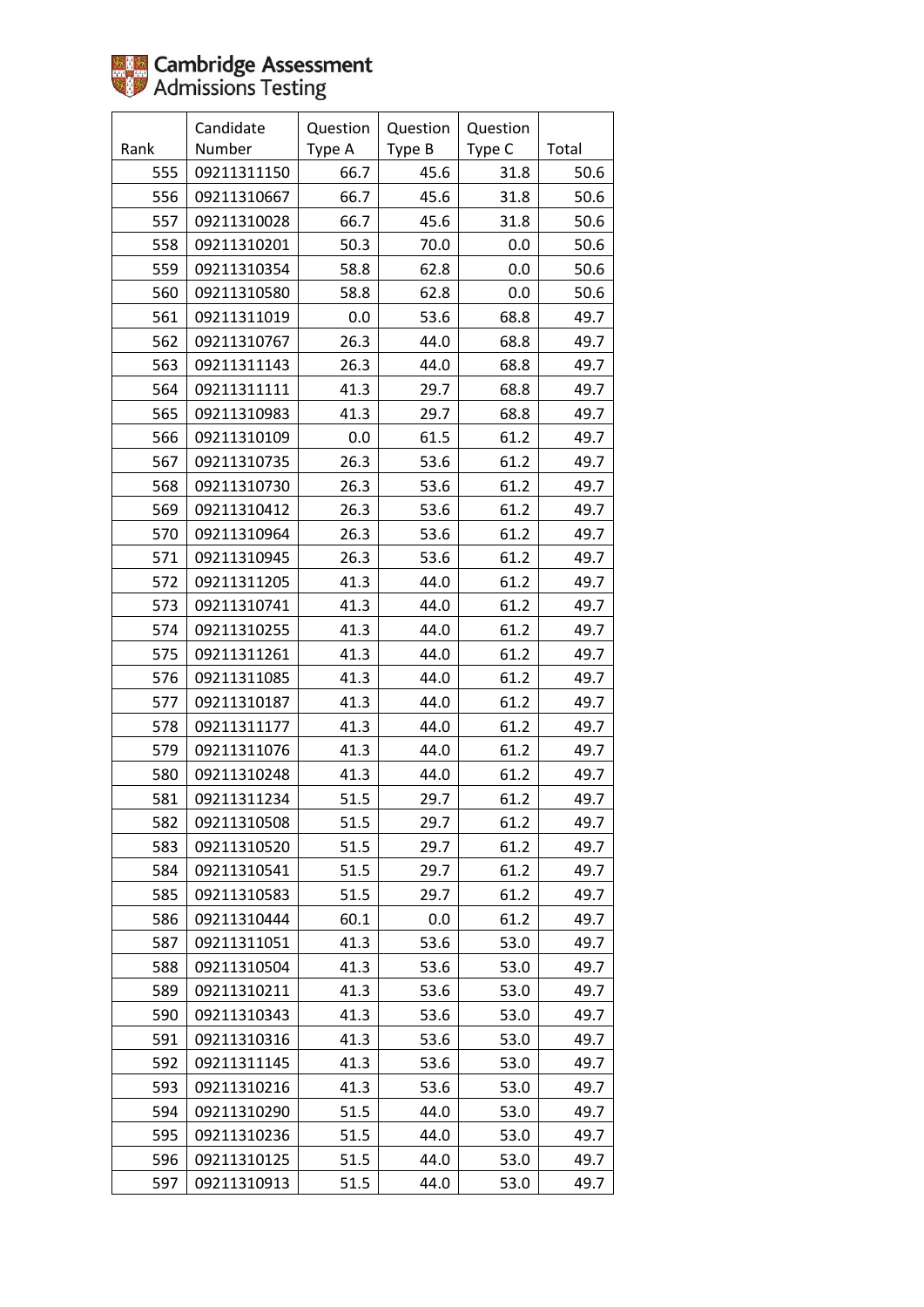|      | Candidate   | Question | Question | Question |       |
|------|-------------|----------|----------|----------|-------|
| Rank | Number      | Type A   | Type B   | Type C   | Total |
| 598  | 09211310483 | 51.5     | 44.0     | 53.0     | 49.7  |
| 599  | 09211310678 | 51.5     | 44.0     | 53.0     | 49.7  |
| 600  | 09211310841 | 51.5     | 44.0     | 53.0     | 49.7  |
| 601  | 09211311255 | 51.5     | 44.0     | 53.0     | 49.7  |
| 602  | 09211310179 | 51.5     | 44.0     | 53.0     | 49.7  |
| 603  | 09211310415 | 51.5     | 44.0     | 53.0     | 49.7  |
| 604  | 09211310939 | 51.5     | 44.0     | 53.0     | 49.7  |
| 605  | 09211310814 | 51.5     | 44.0     | 53.0     | 49.7  |
| 606  | 09211310244 | 60.1     | 29.7     | 53.0     | 49.7  |
| 607  | 09211310224 | 60.1     | 29.7     | 53.0     | 49.7  |
| 608  | 09211311089 | 60.1     | 29.7     | 53.0     | 49.7  |
| 609  | 09211311232 | 41.3     | 61.5     | 43.1     | 49.7  |
| 610  | 09211311010 | 41.3     | 61.5     | 43.1     | 49.7  |
| 611  | 09211310249 | 51.5     | 53.6     | 43.1     | 49.7  |
| 612  | 09211310005 | 51.5     | 53.6     | 43.1     | 49.7  |
| 613  | 09211311270 | 51.5     | 53.6     | 43.1     | 49.7  |
| 614  | 09211310465 | 51.5     | 53.6     | 43.1     | 49.7  |
| 615  | 09211310990 | 51.5     | 53.6     | 43.1     | 49.7  |
| 616  | 09211310870 | 51.5     | 53.6     | 43.1     | 49.7  |
| 617  | 09211310282 | 51.5     | 53.6     | 43.1     | 49.7  |
| 618  | 09211310472 | 51.5     | 53.6     | 43.1     | 49.7  |
| 619  | 09211310710 | 60.1     | 44.0     | 43.1     | 49.7  |
| 620  | 09211310270 | 60.1     | 44.0     | 43.1     | 49.7  |
| 621  | 09211310032 | 60.1     | 44.0     | 43.1     | 49.7  |
| 622  | 09211310283 | 60.1     | 44.0     | 43.1     | 49.7  |
| 623  | 09211310245 | 60.1     | 44.0     | 43.1     | 49.7  |
| 624  | 09211310185 | 67.9     | 29.7     | 43.1     | 49.7  |
| 625  | 09211310340 | 67.9     | 29.7     | 43.1     | 49.7  |
| 626  | 09211310892 | 51.5     | 61.5     | 28.5     | 49.7  |
| 627  | 09211310029 | 51.5     | 61.5     | 28.5     | 49.7  |
| 628  | 09211310619 | 60.1     | 53.6     | 28.5     | 49.7  |
| 629  | 09211311136 | 60.1     | 53.6     | 28.5     | 49.7  |
| 630  | 09211310882 | 60.1     | 53.6     | 28.5     | 49.7  |
| 631  | 09211310551 | 67.9     | 44.0     | 28.5     | 49.7  |
| 632  | 09211310210 | 67.9     | 44.0     | 28.5     | 49.7  |
| 633  | 09211310390 | 40.2     | 0.0      | 70.5     | 47.4  |
| 634  | 09211311144 | $0.0\,$  | 55.0     | 63.2     | 47.4  |
| 635  | 09211310469 | 25.2     | 45.6     | 63.2     | 47.4  |
| 636  | 09211311281 | 25.2     | 45.6     | 63.2     | 47.4  |
| 637  | 09211310217 | 40.2     | 31.5     | 63.2     | 47.4  |
| 638  | 09211310538 | 40.2     | 31.5     | 63.2     | 47.4  |
| 639  | 09211311071 | 40.2     | 31.5     | 63.2     | 47.4  |
| 640  | 09211310807 | 40.2     | 31.5     | 63.2     | 47.4  |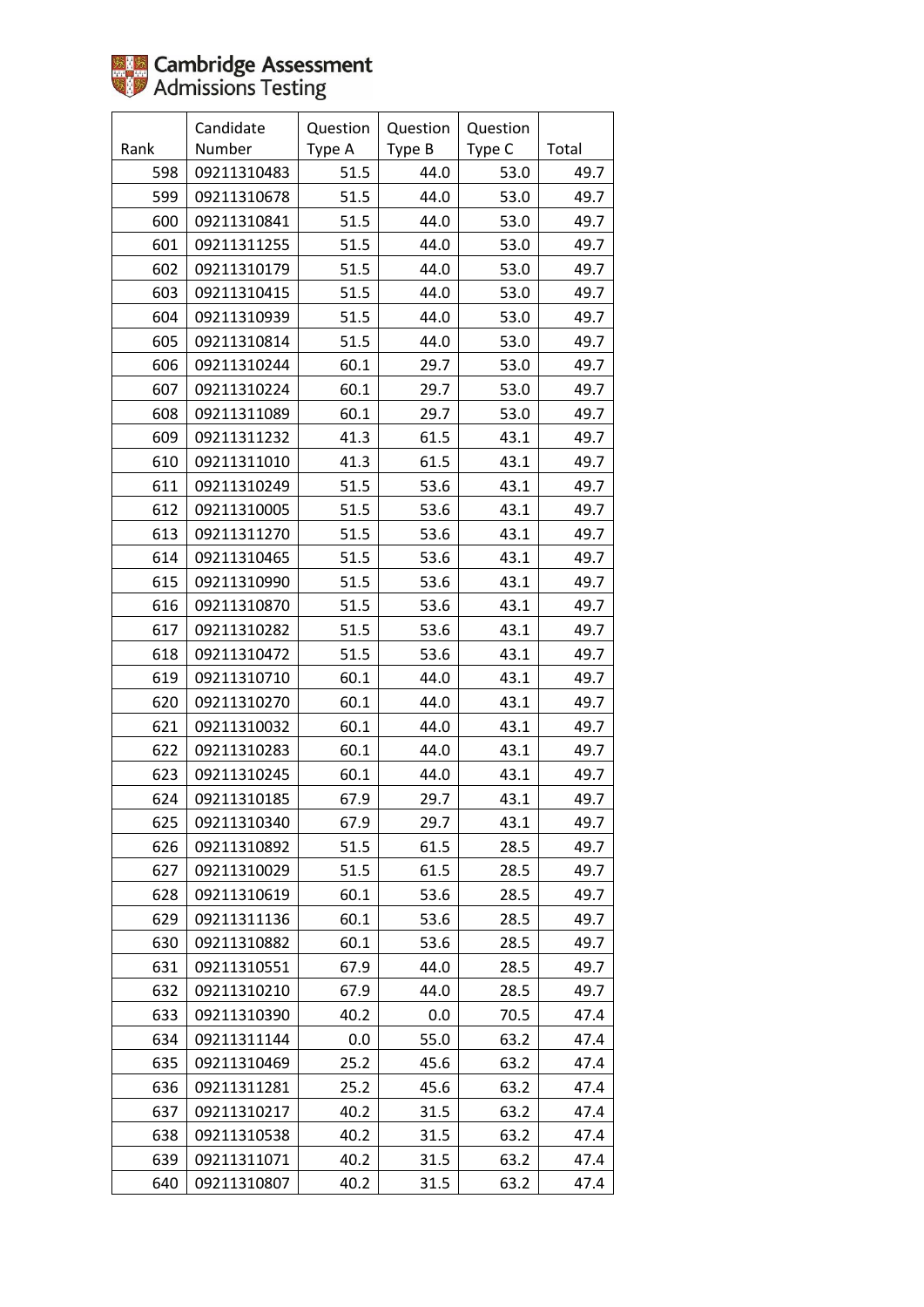|      | Candidate   | Question | Question | Question |       |
|------|-------------|----------|----------|----------|-------|
| Rank | Number      | Type A   | Type B   | Type C   | Total |
| 641  | 09211310693 | 50.3     | 0.0      | 63.2     | 47.4  |
| 642  | 09211310868 | 50.3     | 0.0      | 63.2     | 47.4  |
| 643  | 09211311179 | 25.2     | 55.0     | 55.4     | 47.4  |
| 644  | 09211311252 | 25.2     | 55.0     | 55.4     | 47.4  |
| 645  | 09211310953 | 40.2     | 45.6     | 55.4     | 47.4  |
| 646  | 09211310294 | 40.2     | 45.6     | 55.4     | 47.4  |
| 647  | 09211310679 | 40.2     | 45.6     | 55.4     | 47.4  |
| 648  | 09211310673 | 40.2     | 45.6     | 55.4     | 47.4  |
| 649  | 09211310721 | 50.3     | 31.5     | 55.4     | 47.4  |
| 650  | 09211311212 | 50.3     | 31.5     | 55.4     | 47.4  |
| 651  | 09211310621 | 50.3     | 31.5     | 55.4     | 47.4  |
| 652  | 09211310756 | 50.3     | 31.5     | 55.4     | 47.4  |
| 653  | 09211310339 | 50.3     | 31.5     | 55.4     | 47.4  |
| 654  | 09211311003 | 50.3     | 31.5     | 55.4     | 47.4  |
| 655  | 09211311237 | 50.3     | 31.5     | 55.4     | 47.4  |
| 656  | 09211311176 | 50.3     | 31.5     | 55.4     | 47.4  |
| 657  | 09211310941 | 50.3     | 31.5     | 55.4     | 47.4  |
| 658  | 09211310924 | 25.2     | 62.8     | 45.9     | 47.4  |
| 659  | 09211310438 | 25.2     | 62.8     | 45.9     | 47.4  |
| 660  | 05211311755 | 25.2     | 62.8     | 45.9     | 47.4  |
| 661  | 09211311129 | 40.2     | 55.0     | 45.9     | 47.4  |
| 662  | 09211310695 | 40.2     | 55.0     | 45.9     | 47.4  |
| 663  | 09211311163 | 40.2     | 55.0     | 45.9     | 47.4  |
| 664  | 09211310914 | 40.2     | 55.0     | 45.9     | 47.4  |
| 665  | 09211311204 | 40.2     | 55.0     | 45.9     | 47.4  |
| 666  | 09211311156 | 40.2     | 55.0     | 45.9     | 47.4  |
| 667  | 09211310266 | 40.2     | 55.0     | 45.9     | 47.4  |
| 668  | 09211310954 | 40.2     | 55.0     | 45.9     | 47.4  |
| 669  | 09211310173 | 40.2     | 55.0     | 45.9     | 47.4  |
| 670  | 09211310335 | 50.3     | 45.6     | 45.9     | 47.4  |
| 671  | 09211310202 | 50.3     | 45.6     | 45.9     | 47.4  |
| 672  | 09211311181 | 50.3     | 45.6     | 45.9     | 47.4  |
| 673  | 09211310669 | 50.3     | 45.6     | 45.9     | 47.4  |
| 674  | 09211311102 | 50.3     | 45.6     | 45.9     | 47.4  |
| 675  | 09211310698 | 50.3     | 45.6     | 45.9     | 47.4  |
| 676  | 09211310875 | 50.3     | 45.6     | 45.9     | 47.4  |
| 677  | 09211310254 | 50.3     | 45.6     | 45.9     | 47.4  |
| 678  | 09211310876 | 50.3     | 45.6     | 45.9     | 47.4  |
| 679  | 09211310801 | 50.3     | 45.6     | 45.9     | 47.4  |
| 680  | 09211310378 | 50.3     | 45.6     | 45.9     | 47.4  |
| 681  | 09211311002 | 58.8     | 31.5     | 45.9     | 47.4  |
| 682  | 09211310297 | 58.8     | 31.5     | 45.9     | 47.4  |
| 683  | 09211310638 | 58.8     | 31.5     | 45.9     | 47.4  |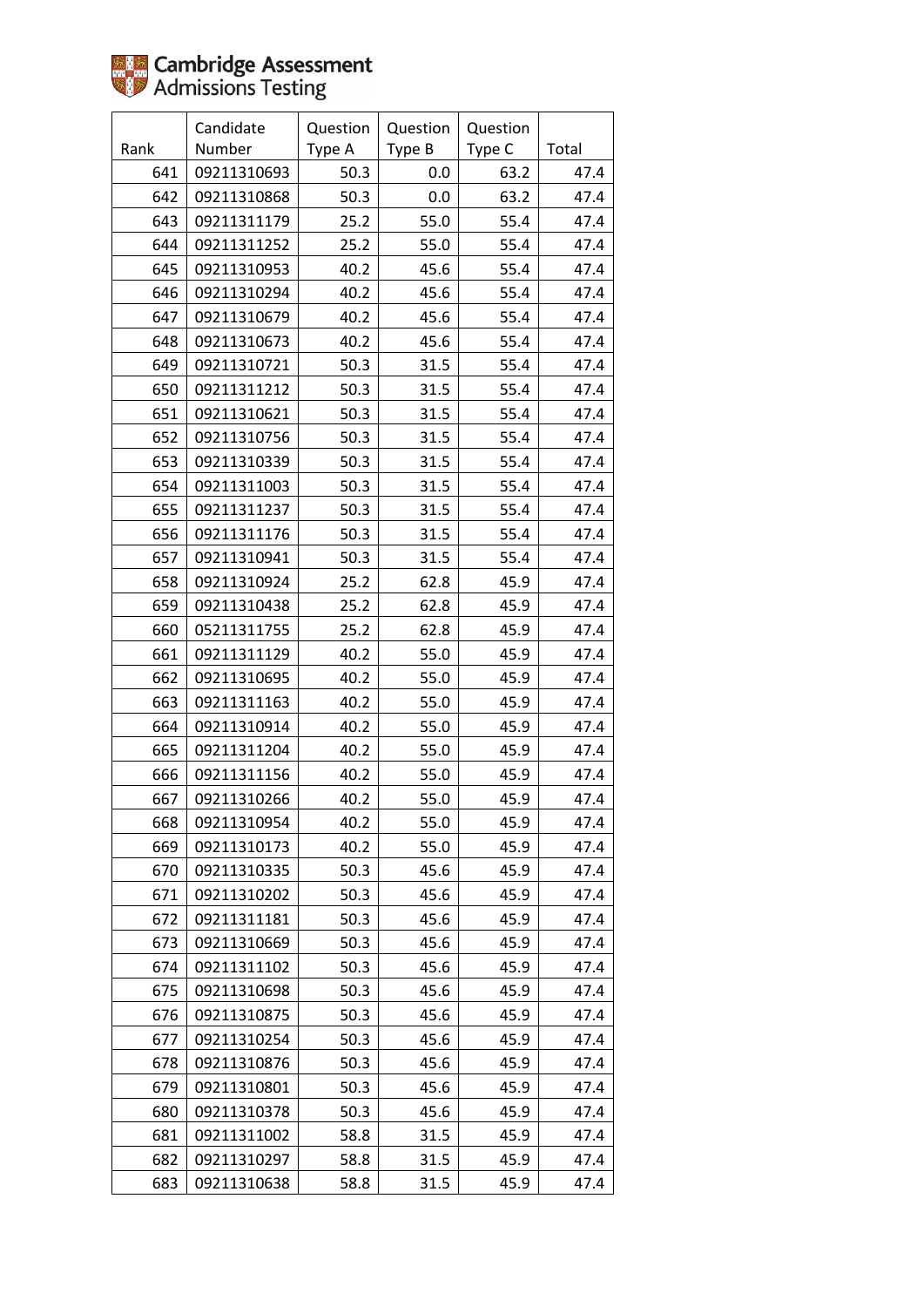|      | Candidate   | Question | Question | Question |       |
|------|-------------|----------|----------|----------|-------|
| Rank | Number      | Type A   | Type B   | Type C   | Total |
| 684  | 09211310207 | 58.8     | 31.5     | 45.9     | 47.4  |
| 685  | 09211310346 | 40.2     | 62.8     | 31.8     | 47.4  |
| 686  | 09211310544 | 40.2     | 62.8     | 31.8     | 47.4  |
| 687  | 09211310382 | 40.2     | 62.8     | 31.8     | 47.4  |
| 688  | 09211310705 | 50.3     | 55.0     | 31.8     | 47.4  |
| 689  | 09211311262 | 50.3     | 55.0     | 31.8     | 47.4  |
| 690  | 09211310092 | 50.3     | 55.0     | 31.8     | 47.4  |
| 691  | 09211311184 | 58.8     | 45.6     | 31.8     | 47.4  |
| 692  | 09211310691 | 58.8     | 45.6     | 31.8     | 47.4  |
| 693  | 09211310977 | 58.8     | 45.6     | 31.8     | 47.4  |
| 694  | 09211310013 | 58.8     | 45.6     | 31.8     | 47.4  |
| 695  | 09211310943 | 58.8     | 45.6     | 31.8     | 47.4  |
| 696  | 09211310816 | 58.8     | 45.6     | 31.8     | 47.4  |
| 697  | 09211310952 | 66.7     | 31.5     | 31.8     | 47.4  |
| 698  | 09211310631 | 66.7     | 31.5     | 31.8     | 47.4  |
| 699  | 09211311282 | 66.7     | 31.5     | 31.8     | 47.4  |
| 700  | 09211310491 | 58.8     | 55.0     | 0.0      | 47.4  |
| 701  | 09211311256 | 58.8     | 55.0     | 0.0      | 47.4  |
| 702  | 09211310120 | 58.8     | 55.0     | 0.0      | 47.4  |
| 703  | 09211310376 | 58.8     | 55.0     | 0.0      | 47.4  |
| 704  | 09211310532 | 66.7     | 45.6     | 0.0      | 47.4  |
| 705  | 09211310515 | 26.3     | 29.7     | 68.8     | 46.4  |
| 706  | 09211310571 | 0.0      | 53.6     | 61.2     | 46.4  |
| 707  | 09211310825 | 0.0      | 53.6     | 61.2     | 46.4  |
| 708  | 09211310275 | 0.0      | 53.6     | 61.2     | 46.4  |
| 709  | 09211310563 | 26.3     | 44.0     | 61.2     | 46.4  |
| 710  | 09211310935 | 26.3     | 44.0     | 61.2     | 46.4  |
| 711  | 09211310641 | 26.3     | 44.0     | 61.2     | 46.4  |
| 712  | 09211310780 | 26.3     | 44.0     | 61.2     | 46.4  |
| 713  | 09211311117 | 26.3     | 44.0     | 61.2     | 46.4  |
| 714  | 09211310997 | 41.3     | 29.7     | 61.2     | 46.4  |
| 715  | 09211311257 | 41.3     | 29.7     | 61.2     | 46.4  |
| 716  | 09211311246 | 41.3     | 29.7     | 61.2     | 46.4  |
| 717  | 09211311202 | 41.3     | 29.7     | 61.2     | 46.4  |
| 718  | 09211311280 | 51.5     | 0.0      | 61.2     | 46.4  |
| 719  | 09211311220 | 51.5     | 0.0      | 61.2     | 46.4  |
| 720  | 09211310035 | 51.5     | 0.0      | 61.2     | 46.4  |
| 721  | 09211310237 | 51.5     | 0.0      | 61.2     | 46.4  |
| 722  | 09211310462 | 26.3     | 53.6     | 53.0     | 46.4  |
| 723  | 09211310238 | 26.3     | 53.6     | 53.0     | 46.4  |
| 724  | 09211311214 | 26.3     | 53.6     | 53.0     | 46.4  |
| 725  | 09211311230 | 41.3     | 44.0     | 53.0     | 46.4  |
| 726  | 09211310225 | 41.3     | 44.0     | 53.0     | 46.4  |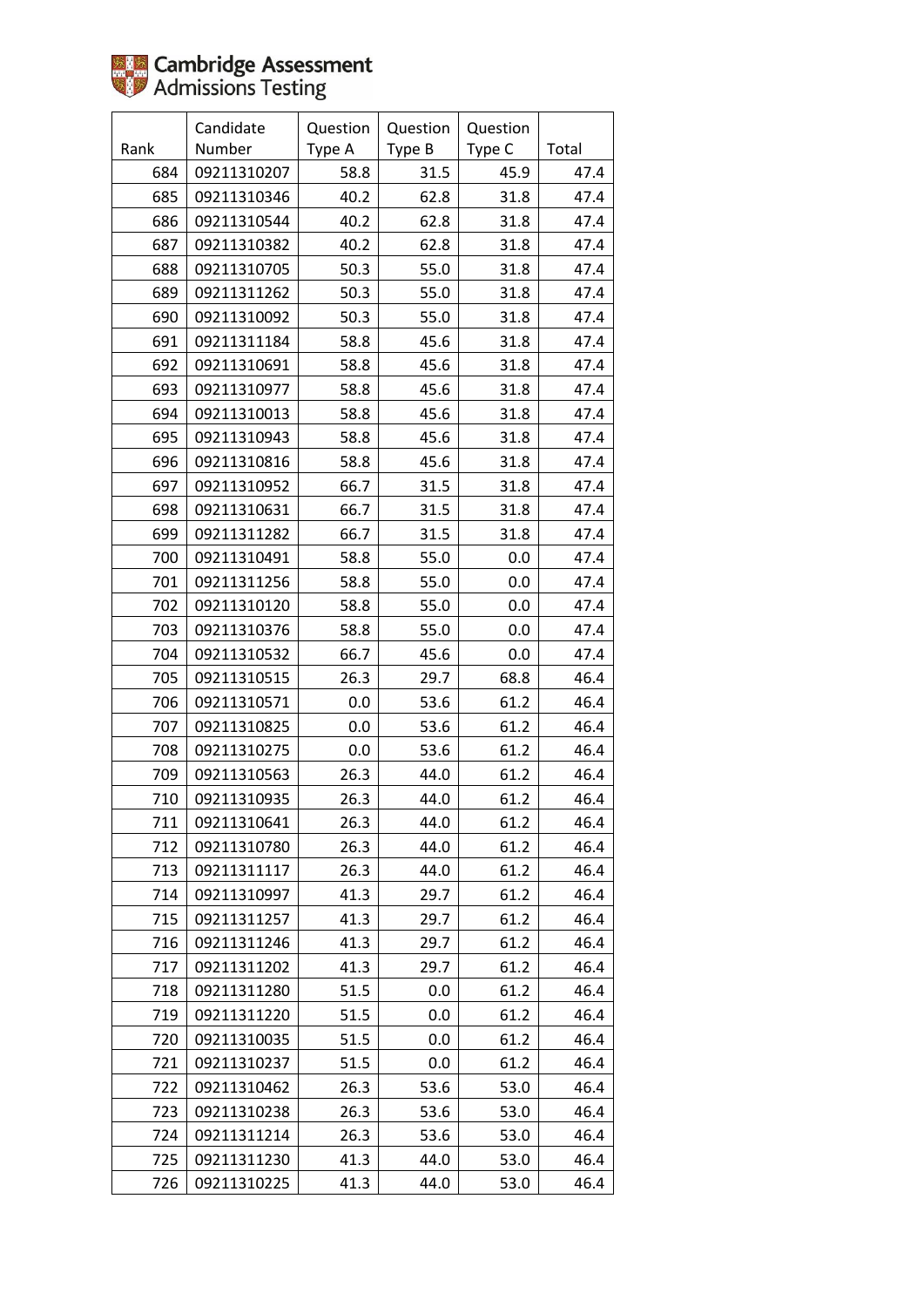|      | Candidate   | Question | Question | Question |       |
|------|-------------|----------|----------|----------|-------|
| Rank | Number      | Type A   | Type B   | Type C   | Total |
| 727  | 09211310325 | 41.3     | 44.0     | 53.0     | 46.4  |
| 728  | 09211310891 | 41.3     | 44.0     | 53.0     | 46.4  |
| 729  | 09211310436 | 41.3     | 44.0     | 53.0     | 46.4  |
| 730  | 09211310994 | 41.3     | 44.0     | 53.0     | 46.4  |
| 731  | 09211310087 | 41.3     | 44.0     | 53.0     | 46.4  |
| 732  | 09211310879 | 41.3     | 44.0     | 53.0     | 46.4  |
| 733  | 09211310115 | 41.3     | 44.0     | 53.0     | 46.4  |
| 734  | 09211310630 | 26.3     | 61.5     | 43.1     | 46.4  |
| 735  | 09211310261 | 26.3     | 61.5     | 43.1     | 46.4  |
| 736  | 09211310820 | 26.3     | 61.5     | 43.1     | 46.4  |
| 737  | 09211310001 | 41.3     | 53.6     | 43.1     | 46.4  |
| 738  | 09211310075 | 41.3     | 53.6     | 43.1     | 46.4  |
| 739  | 09211310067 | 41.3     | 53.6     | 43.1     | 46.4  |
| 740  | 09211310558 | 41.3     | 53.6     | 43.1     | 46.4  |
| 741  | 09211311038 | 41.3     | 53.6     | 43.1     | 46.4  |
| 742  | 09211310119 | 41.3     | 53.6     | 43.1     | 46.4  |
| 743  | 09211310040 | 51.5     | 44.0     | 43.1     | 46.4  |
| 744  | 09211310158 | 51.5     | 44.0     | 43.1     | 46.4  |
| 745  | 09211310926 | 51.5     | 44.0     | 43.1     | 46.4  |
| 746  | 09211311152 | 51.5     | 44.0     | 43.1     | 46.4  |
| 747  | 09211311134 | 51.5     | 44.0     | 43.1     | 46.4  |
| 748  | 09211310428 | 51.5     | 44.0     | 43.1     | 46.4  |
| 749  | 09211310095 | 51.5     | 44.0     | 43.1     | 46.4  |
| 750  | 09211310078 | 51.5     | 44.0     | 43.1     | 46.4  |
| 751  | 09211310925 | 51.5     | 44.0     | 43.1     | 46.4  |
| 752  | 09211310215 | 51.5     | 44.0     | 43.1     | 46.4  |
| 753  | 09211310729 | 51.5     | 44.0     | 43.1     | 46.4  |
| 754  | 09211310873 | 60.1     | 29.7     | 43.1     | 46.4  |
| 755  | 09211311236 | 60.1     | 29.7     | 43.1     | 46.4  |
| 756  | 09211311000 | 60.1     | 29.7     | 43.1     | 46.4  |
| 757  | 09211310979 | 26.3     | 68.7     | 28.5     | 46.4  |
| 758  | 09211310828 | 41.3     | 61.5     | 28.5     | 46.4  |
| 759  | 09211310493 | 51.5     | 53.6     | 28.5     | 46.4  |
| 760  | 09211310662 | 60.1     | 44.0     | 28.5     | 46.4  |
| 761  | 09211310944 | 67.9     | 29.7     | 28.5     | 46.4  |
| 762  | 09211311118 | 67.9     | 29.7     | 28.5     | 46.4  |
| 763  | 09211380359 | 60.1     | 53.6     | 0.0      | 46.4  |
| 764  | 09211310905 | 67.9     | 44.0     | 0.0      | 46.4  |
| 765  | 09211310170 | 75.8     | 29.7     | 0.0      | 46.4  |
| 766  | 09211310482 | 25.2     | 31.5     | 63.2     | 43.9  |
| 767  | 09211311247 | 25.2     | 31.5     | 63.2     | 43.9  |
| 768  | 09211310371 | 40.2     | 0.0      | 63.2     | 43.9  |
| 769  | 09211311140 | 40.2     | 0.0      | 63.2     | 43.9  |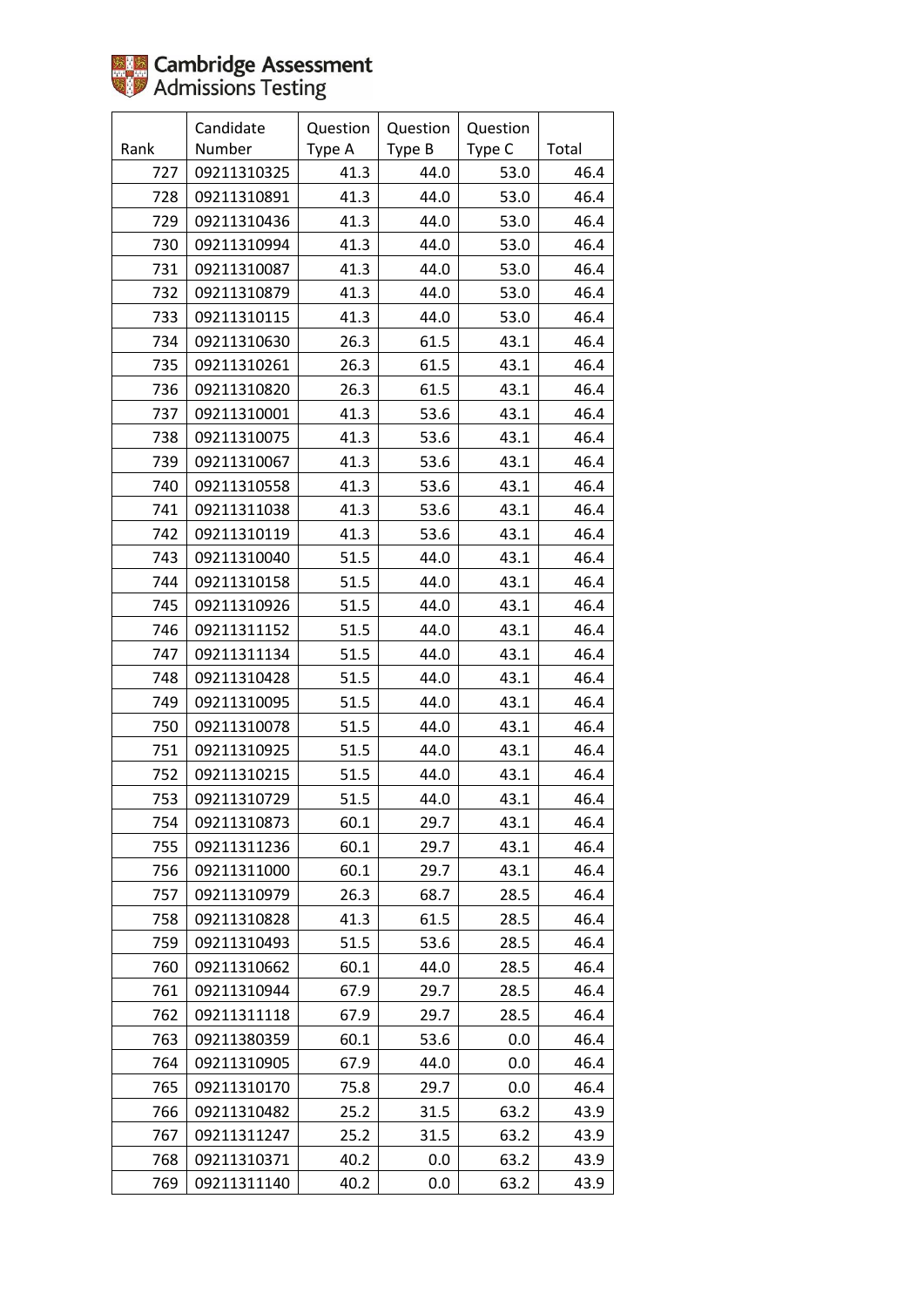|      | Candidate   | Question | Question | Question |       |
|------|-------------|----------|----------|----------|-------|
| Rank | Number      | Type A   | Type B   | Type C   | Total |
| 770  | 09211310809 | 0.0      | 55.0     | 55.4     | 43.9  |
| 771  | 09211310460 | 25.2     | 45.6     | 55.4     | 43.9  |
| 772  | 09211310810 | 25.2     | 45.6     | 55.4     | 43.9  |
| 773  | 09211310079 | 25.2     | 45.6     | 55.4     | 43.9  |
| 774  | 09211311139 | 25.2     | 45.6     | 55.4     | 43.9  |
| 775  | 09211311148 | 25.2     | 45.6     | 55.4     | 43.9  |
| 776  | 09211310672 | 25.2     | 45.6     | 55.4     | 43.9  |
| 777  | 09211310577 | 25.2     | 45.6     | 55.4     | 43.9  |
| 778  | 09211310452 | 40.2     | 31.5     | 55.4     | 43.9  |
| 779  | 09211310929 | 40.2     | 31.5     | 55.4     | 43.9  |
| 780  | 09211311072 | 40.2     | 31.5     | 55.4     | 43.9  |
| 781  | 09211311059 | 40.2     | 31.5     | 55.4     | 43.9  |
| 782  | 09211311229 | 50.3     | 0.0      | 55.4     | 43.9  |
| 783  | 09211310545 | 50.3     | 0.0      | 55.4     | 43.9  |
| 784  | 09211310846 | 25.2     | 55.0     | 45.9     | 43.9  |
| 785  | 09211310530 | 25.2     | 55.0     | 45.9     | 43.9  |
| 786  | 09211310675 | 25.2     | 55.0     | 45.9     | 43.9  |
| 787  | 09211310959 | 25.2     | 55.0     | 45.9     | 43.9  |
| 788  | 09211310231 | 40.2     | 45.6     | 45.9     | 43.9  |
| 789  | 09211310182 | 40.2     | 45.6     | 45.9     | 43.9  |
| 790  | 09211310084 | 40.2     | 45.6     | 45.9     | 43.9  |
| 791  | 09211311025 | 40.2     | 45.6     | 45.9     | 43.9  |
| 792  | 09211310982 | 40.2     | 45.6     | 45.9     | 43.9  |
| 793  | 09211310051 | 40.2     | 45.6     | 45.9     | 43.9  |
| 794  | 09211310333 | 40.2     | 45.6     | 45.9     | 43.9  |
| 795  | 09211311100 | 40.2     | 45.6     | 45.9     | 43.9  |
| 796  | 09211310450 | 40.2     | 45.6     | 45.9     | 43.9  |
| 797  | 09211310553 | 40.2     | 45.6     | 45.9     | 43.9  |
| 798  | 09211310784 | 40.2     | 45.6     | 45.9     | 43.9  |
| 799  | 09211310513 | 40.2     | 45.6     | 45.9     | 43.9  |
| 800  | 09211310901 | 40.2     | 45.6     | 45.9     | 43.9  |
| 801  | 09211310445 | 40.2     | 45.6     | 45.9     | 43.9  |
| 802  | 09211310093 | 50.3     | 31.5     | 45.9     | 43.9  |
| 803  | 09211310746 | 50.3     | 31.5     | 45.9     | 43.9  |
| 804  | 09211310269 | 50.3     | 31.5     | 45.9     | 43.9  |
| 805  | 09211310272 | 50.3     | 31.5     | 45.9     | 43.9  |
| 806  | 09211310166 | 58.8     | 0.0      | 45.9     | 43.9  |
| 807  | 09211310143 | 58.8     | 0.0      | 45.9     | 43.9  |
| 808  | 09211310549 | 25.2     | 62.8     | 31.8     | 43.9  |
| 809  | 09211310574 | 40.2     | 55.0     | 31.8     | 43.9  |
| 810  | 09211310298 | 40.2     | 55.0     | 31.8     | 43.9  |
| 811  | 09211310345 | 40.2     | 55.0     | 31.8     | 43.9  |
| 812  | 09211310439 | 40.2     | 55.0     | 31.8     | 43.9  |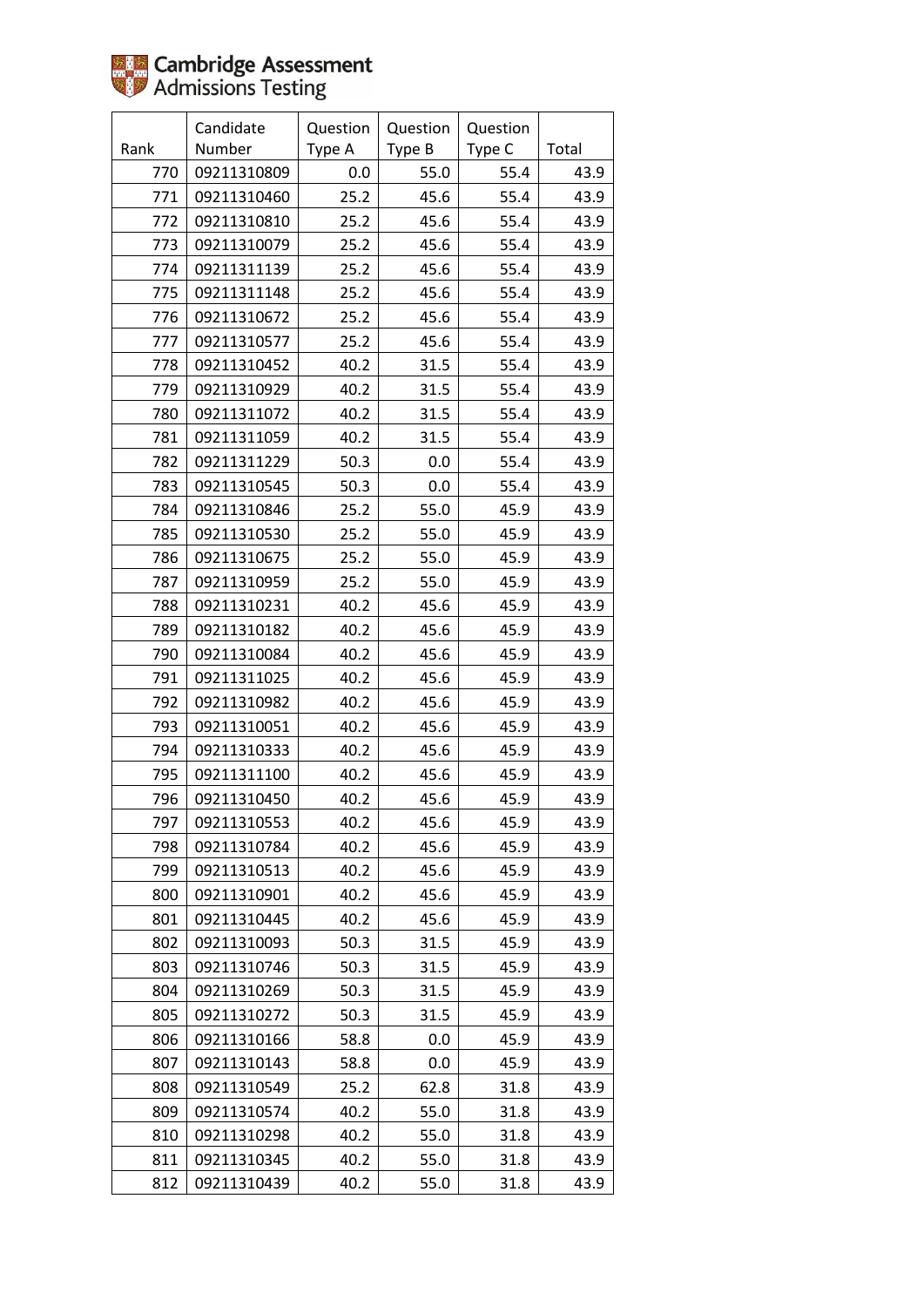|      | Candidate   | Question | Question | Question |       |
|------|-------------|----------|----------|----------|-------|
| Rank | Number      | Type A   | Type B   | Type C   | Total |
| 813  | 09211310192 | 40.2     | 55.0     | 31.8     | 43.9  |
| 814  | 09211311060 | 50.3     | 45.6     | 31.8     | 43.9  |
| 815  | 09211310554 | 50.3     | 45.6     | 31.8     | 43.9  |
| 816  | 09211310832 | 50.3     | 45.6     | 31.8     | 43.9  |
| 817  | 09211310718 | 50.3     | 45.6     | 31.8     | 43.9  |
| 818  | 09211310373 | 50.3     | 45.6     | 31.8     | 43.9  |
| 819  | 09211310206 | 50.3     | 45.6     | 31.8     | 43.9  |
| 820  | 09211310288 | 50.3     | 45.6     | 31.8     | 43.9  |
| 821  | 09211310019 | 50.3     | 45.6     | 31.8     | 43.9  |
| 822  | 09211311096 | 50.3     | 45.6     | 31.8     | 43.9  |
| 823  | 09211311018 | 50.3     | 45.6     | 31.8     | 43.9  |
| 824  | 09211310528 | 50.3     | 45.6     | 31.8     | 43.9  |
| 825  | 09211310191 | 50.3     | 45.6     | 31.8     | 43.9  |
| 826  | 09211310781 | 50.3     | 45.6     | 31.8     | 43.9  |
| 827  | 09211310639 | 50.3     | 45.6     | 31.8     | 43.9  |
| 828  | 09211311233 | 58.8     | 31.5     | 31.8     | 43.9  |
| 829  | 09211310154 | 58.8     | 31.5     | 31.8     | 43.9  |
| 830  | 09211310197 | 58.8     | 31.5     | 31.8     | 43.9  |
| 831  | 09211310305 | 58.8     | 31.5     | 31.8     | 43.9  |
| 832  | 09211310080 | 58.8     | 31.5     | 31.8     | 43.9  |
| 833  | 09211310739 | 66.7     | 0.0      | 31.8     | 43.9  |
| 834  | 09211310946 | 25.2     | 70.0     | 0.0      | 43.9  |
| 835  | 09211310965 | 50.3     | 55.0     | 0.0      | 43.9  |
| 836  | 09211310830 | 66.7     | 31.5     | 0.0      | 43.9  |
| 837  | 09211310661 | 41.3     | 0.0      | 61.2     | 42.8  |
| 838  | 09211310458 | 41.3     | 0.0      | 61.2     | 42.8  |
| 839  | 09211310229 | 26.3     | 44.0     | 53.0     | 42.8  |
| 840  | 09211310088 | 26.3     | 44.0     | 53.0     | 42.8  |
| 841  | 09211310755 | 26.3     | 44.0     | 53.0     | 42.8  |
| 842  | 09211310162 | 26.3     | 44.0     | 53.0     | 42.8  |
| 843  | 09211311075 | 41.3     | 29.7     | 53.0     | 42.8  |
| 844  | 09211311206 | 41.3     | 29.7     | 53.0     | 42.8  |
| 845  | 09211310836 | 41.3     | 29.7     | 53.0     | 42.8  |
| 846  | 09211311110 | 41.3     | 29.7     | 53.0     | 42.8  |
| 847  | 09211310372 | 41.3     | 29.7     | 53.0     | 42.8  |
| 848  | 09211311035 | 41.3     | 29.7     | 53.0     | 42.8  |
| 849  | 09211310564 | 41.3     | 29.7     | 53.0     | 42.8  |
| 850  | 09211310999 | 41.3     | 29.7     | 53.0     | 42.8  |
| 851  | 09211310956 | 41.3     | 29.7     | 53.0     | 42.8  |
| 852  | 09211310877 | 51.5     | 0.0      | 53.0     | 42.8  |
| 853  | 09211311137 | 51.5     | 0.0      | 53.0     | 42.8  |
| 854  | 09211311029 | 0.0      | 61.5     | 43.1     | 42.8  |
| 855  | 09211310871 | 26.3     | 53.6     | 43.1     | 42.8  |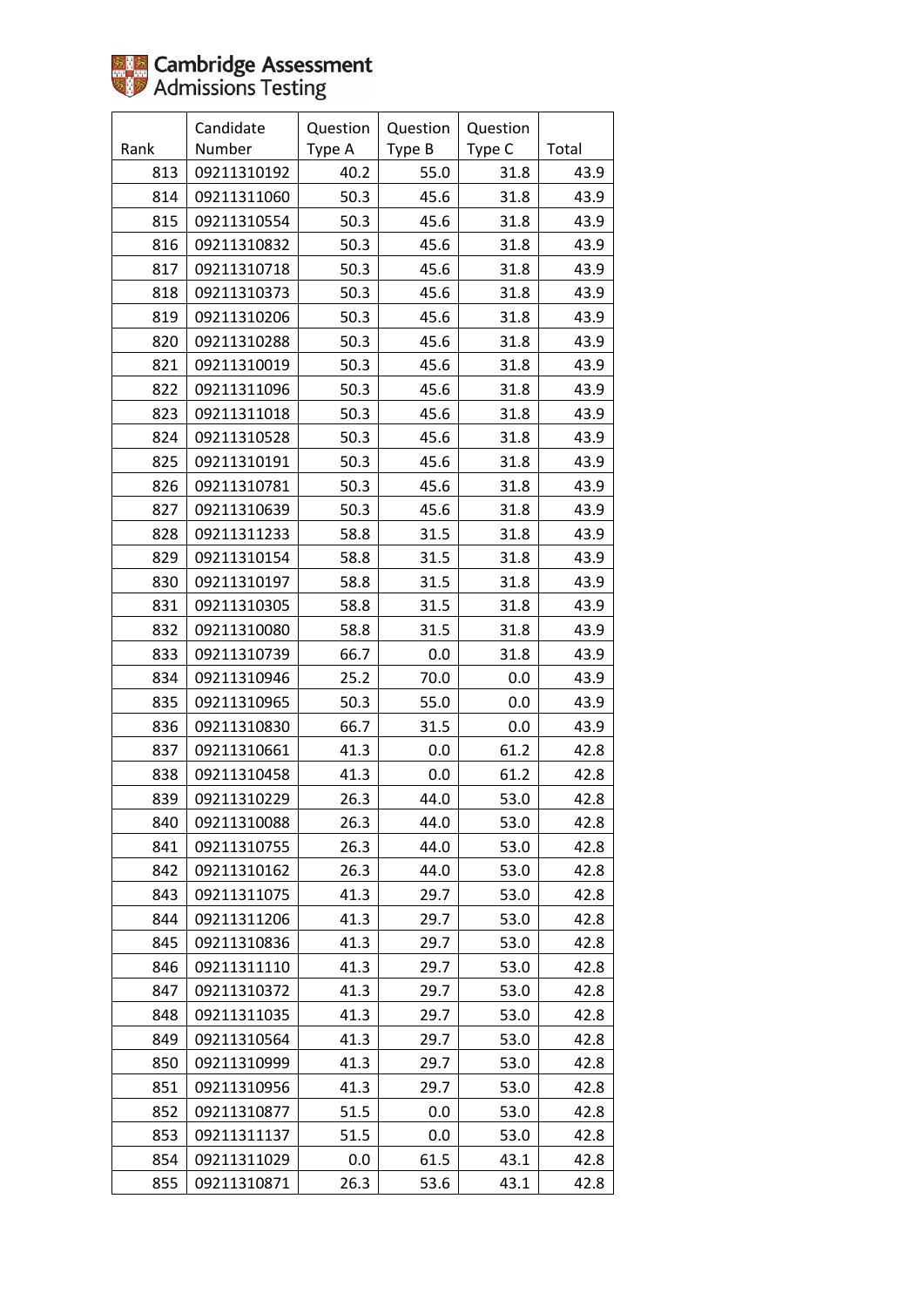|      | Candidate   | Question | Question | Question |       |
|------|-------------|----------|----------|----------|-------|
| Rank | Number      | Type A   | Type B   | Type C   | Total |
| 856  | 09211310970 | 26.3     | 53.6     | 43.1     | 42.8  |
| 857  | 09211310543 | 41.3     | 44.0     | 43.1     | 42.8  |
| 858  | 09211310461 | 41.3     | 44.0     | 43.1     | 42.8  |
| 859  | 09211310226 | 41.3     | 44.0     | 43.1     | 42.8  |
| 860  | 09211310033 | 41.3     | 44.0     | 43.1     | 42.8  |
| 861  | 09211310196 | 41.3     | 44.0     | 43.1     | 42.8  |
| 862  | 09211311283 | 41.3     | 44.0     | 43.1     | 42.8  |
| 863  | 09211310951 | 41.3     | 44.0     | 43.1     | 42.8  |
| 864  | 09211310973 | 41.3     | 44.0     | 43.1     | 42.8  |
| 865  | 09211311271 | 41.3     | 44.0     | 43.1     | 42.8  |
| 866  | 09211310342 | 41.3     | 44.0     | 43.1     | 42.8  |
| 867  | 09211310548 | 51.5     | 29.7     | 43.1     | 42.8  |
| 868  | 09211310851 | 51.5     | 29.7     | 43.1     | 42.8  |
| 869  | 09211310683 | 51.5     | 29.7     | 43.1     | 42.8  |
| 870  | 09211310163 | 51.5     | 29.7     | 43.1     | 42.8  |
| 871  | 09211310129 | 51.5     | 29.7     | 43.1     | 42.8  |
| 872  | 09211310042 | 51.5     | 29.7     | 43.1     | 42.8  |
| 873  | 09211310644 | 0.0      | 68.7     | 28.5     | 42.8  |
| 874  | 09211310103 | 26.3     | 61.5     | 28.5     | 42.8  |
| 875  | 09211311199 | 41.3     | 53.6     | 28.5     | 42.8  |
| 876  | 09211311249 | 41.3     | 53.6     | 28.5     | 42.8  |
| 877  | 09211311142 | 41.3     | 53.6     | 28.5     | 42.8  |
| 878  | 09211310060 | 41.3     | 53.6     | 28.5     | 42.8  |
| 879  | 09211310303 | 41.3     | 53.6     | 28.5     | 42.8  |
| 880  | 09211311028 | 41.3     | 53.6     | 28.5     | 42.8  |
| 881  | 09211310655 | 51.5     | 44.0     | 28.5     | 42.8  |
| 882  | 09211310960 | 51.5     | 44.0     | 28.5     | 42.8  |
| 883  | 09211311053 | 51.5     | 44.0     | 28.5     | 42.8  |
| 884  | 09211310062 | 51.5     | 44.0     | 28.5     | 42.8  |
| 885  | 09211310737 | 60.1     | 29.7     | 28.5     | 42.8  |
| 886  | 09211310906 | 60.1     | 29.7     | 28.5     | 42.8  |
| 887  | 09211311026 | 41.3     | 61.5     | 0.0      | 42.8  |
| 888  | 09211311223 | 51.5     | 53.6     | 0.0      | 42.8  |
| 889  | 09211380046 | 60.1     | 44.0     | 0.0      | 42.8  |
| 890  | 09211310331 | 25.2     | 0.0      | 63.2     | 39.8  |
| 891  | 09211311050 | 25.2     | 0.0      | 63.2     | 39.8  |
| 892  | 09211310368 | $0.0\,$  | 45.6     | 55.4     | 39.8  |
| 893  | 09211310819 | 0.0      | 45.6     | 55.4     | 39.8  |
| 894  | 09211310503 | 25.2     | 31.5     | 55.4     | 39.8  |
| 895  | 09211310144 | 25.2     | 31.5     | 55.4     | 39.8  |
| 896  | 09211311171 | 25.2     | 31.5     | 55.4     | 39.8  |
| 897  | 09211310934 | 25.2     | 31.5     | 55.4     | 39.8  |
| 898  | 09211310986 | 40.2     | 0.0      | 55.4     | 39.8  |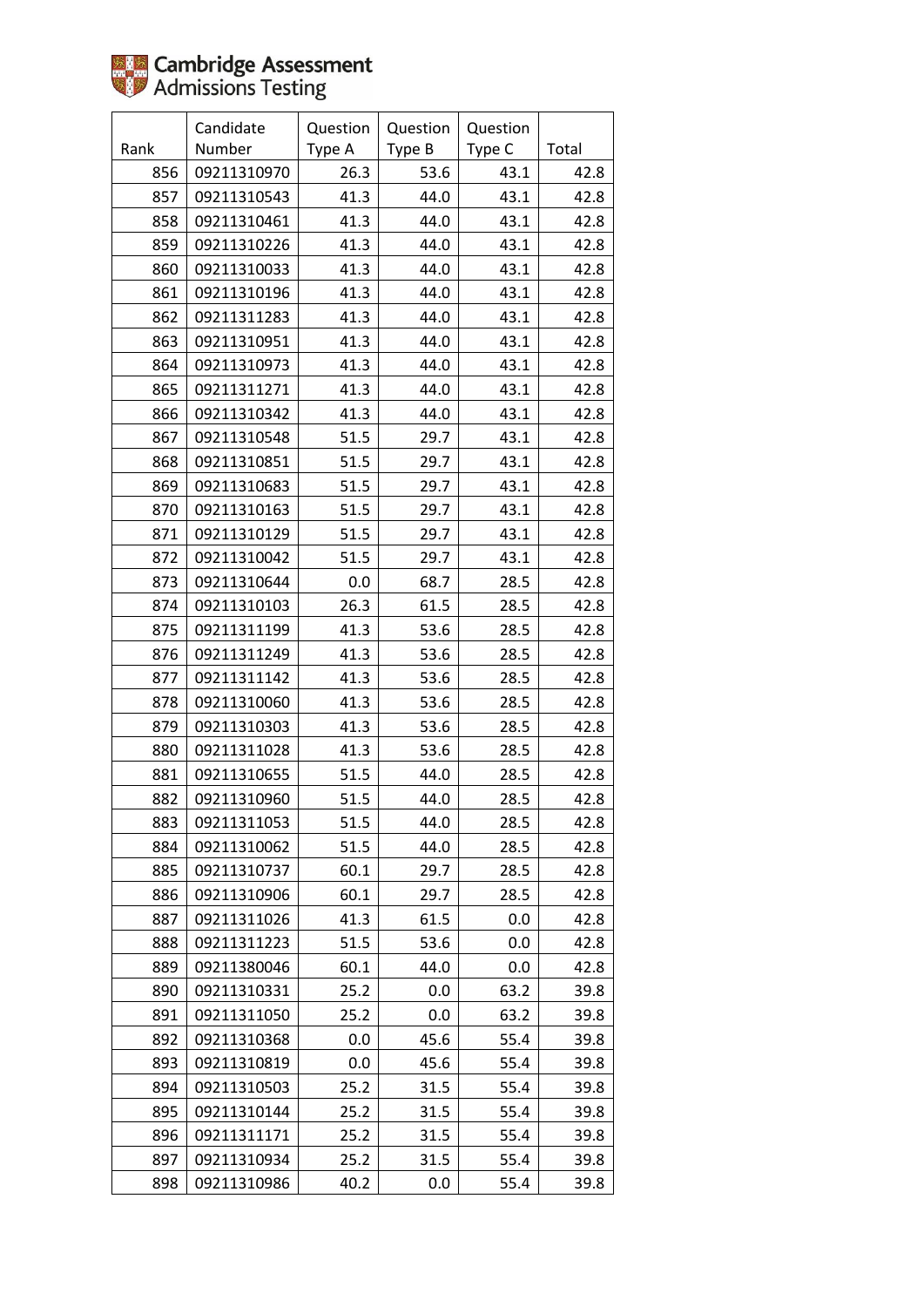|      | Candidate   | Question | Question | Question |       |
|------|-------------|----------|----------|----------|-------|
| Rank | Number      | Type A   | Type B   | Type C   | Total |
| 899  | 09211311027 | 40.2     | 0.0      | 55.4     | 39.8  |
| 900  | 09211310690 | 0.0      | 55.0     | 45.9     | 39.8  |
| 901  | 09211310921 | 25.2     | 45.6     | 45.9     | 39.8  |
| 902  | 09211311079 | 25.2     | 45.6     | 45.9     | 39.8  |
| 903  | 09211310660 | 25.2     | 45.6     | 45.9     | 39.8  |
| 904  | 09211310769 | 25.2     | 45.6     | 45.9     | 39.8  |
| 905  | 09211310743 | 25.2     | 45.6     | 45.9     | 39.8  |
| 906  | 09211310181 | 25.2     | 45.6     | 45.9     | 39.8  |
| 907  | 09211310338 | 25.2     | 45.6     | 45.9     | 39.8  |
| 908  | 09211310212 | 25.2     | 45.6     | 45.9     | 39.8  |
| 909  | 09211311083 | 25.2     | 45.6     | 45.9     | 39.8  |
| 910  | 09211310085 | 25.2     | 45.6     | 45.9     | 39.8  |
| 911  | 09211310205 | 40.2     | 31.5     | 45.9     | 39.8  |
| 912  | 09211310757 | 40.2     | 31.5     | 45.9     | 39.8  |
| 913  | 09211310637 | 40.2     | 31.5     | 45.9     | 39.8  |
| 914  | 09211310317 | 40.2     | 31.5     | 45.9     | 39.8  |
| 915  | 09211310167 | 40.2     | 31.5     | 45.9     | 39.8  |
| 916  | 09211310539 | 40.2     | 31.5     | 45.9     | 39.8  |
| 917  | 09211310393 | 40.2     | 31.5     | 45.9     | 39.8  |
| 918  | 09211311170 | 40.2     | 31.5     | 45.9     | 39.8  |
| 919  | 09211310195 | 40.2     | 31.5     | 45.9     | 39.8  |
| 920  | 09211311121 | 40.2     | 31.5     | 45.9     | 39.8  |
| 921  | 09211310592 | 40.2     | 31.5     | 45.9     | 39.8  |
| 922  | 09211310506 | 40.2     | 31.5     | 45.9     | 39.8  |
| 923  | 09211310242 | 50.3     | $0.0\,$  | 45.9     | 39.8  |
| 924  | 09211310793 | 50.3     | 0.0      | 45.9     | 39.8  |
| 925  | 09211310747 | 50.3     | 0.0      | 45.9     | 39.8  |
| 926  | 09211310962 | 50.3     | 0.0      | 45.9     | 39.8  |
| 927  | 09211310155 | 50.3     | 0.0      | 45.9     | 39.8  |
| 928  | 09211310609 | 25.2     | 55.0     | 31.8     | 39.8  |
| 929  | 09211310126 | 25.2     | 55.0     | 31.8     | 39.8  |
| 930  | 09211310322 | 25.2     | 55.0     | 31.8     | 39.8  |
| 931  | 09211311268 | 25.2     | 55.0     | 31.8     | 39.8  |
| 932  | 09211310071 | 25.2     | 55.0     | 31.8     | 39.8  |
| 933  | 09211310030 | 40.2     | 45.6     | 31.8     | 39.8  |
| 934  | 09211310628 | 40.2     | 45.6     | 31.8     | 39.8  |
| 935  | 09211310141 | 40.2     | 45.6     | 31.8     | 39.8  |
| 936  | 09211311241 | 40.2     | 45.6     | 31.8     | 39.8  |
| 937  | 09211311149 | 50.3     | 31.5     | 31.8     | 39.8  |
| 938  | 09211310725 | 50.3     | 31.5     | 31.8     | 39.8  |
| 939  | 09211310505 | 50.3     | 31.5     | 31.8     | 39.8  |
| 940  | 09211310347 | 50.3     | 31.5     | 31.8     | 39.8  |
| 941  | 09211311052 | 58.8     | 0.0      | 31.8     | 39.8  |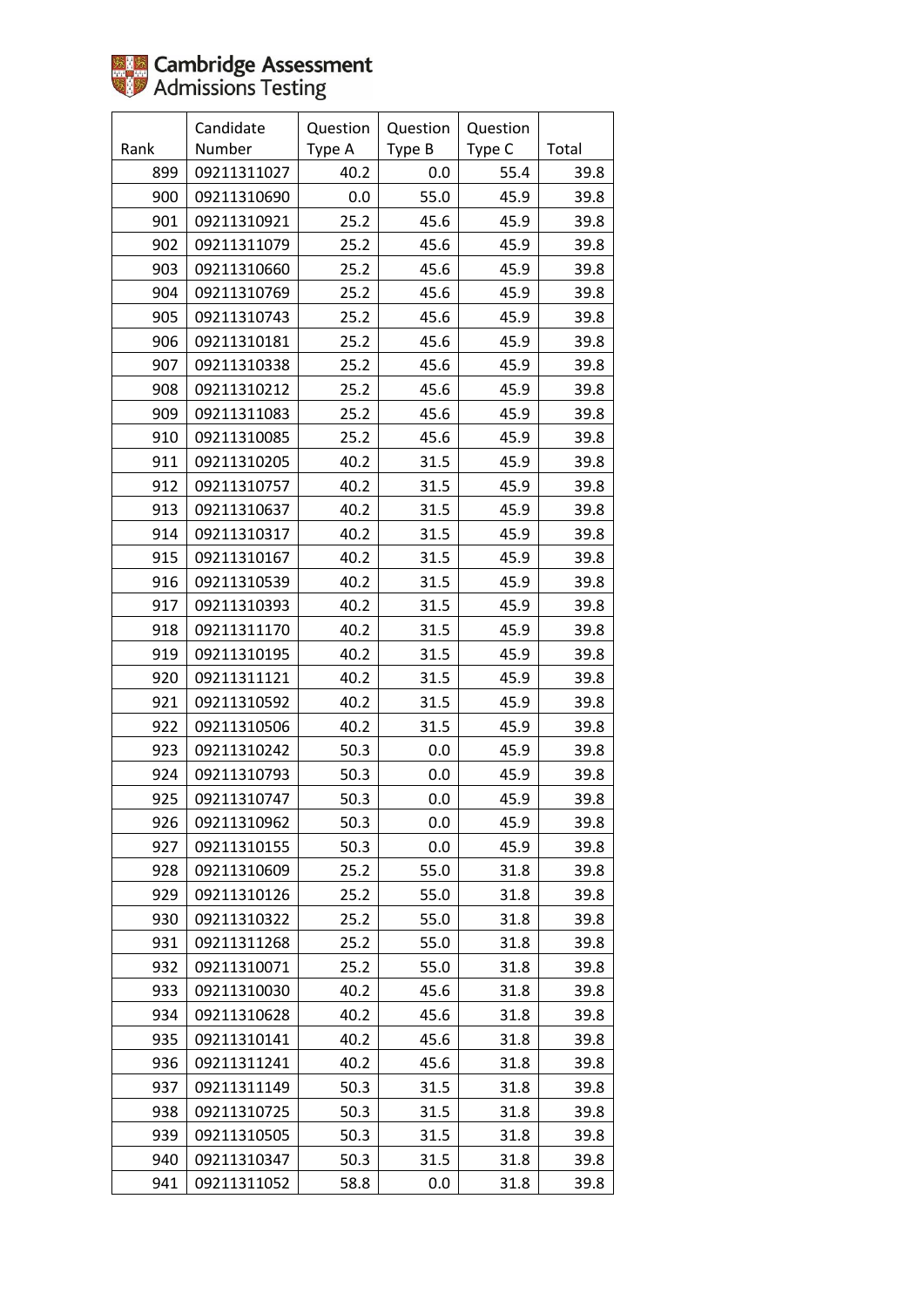|      | Candidate   | Question | Question | Question |       |
|------|-------------|----------|----------|----------|-------|
| Rank | Number      | Type A   | Type B   | Type C   | Total |
| 942  | 09211311114 | 58.8     | 0.0      | 31.8     | 39.8  |
| 943  | 09211310285 | 25.2     | 62.8     | 0.0      | 39.8  |
| 944  | 09211310273 | 40.2     | 55.0     | 0.0      | 39.8  |
| 945  | 09211310837 | 40.2     | 55.0     | 0.0      | 39.8  |
| 946  | 09211310955 | 50.3     | 45.6     | 0.0      | 39.8  |
| 947  | 09211310752 | 66.7     | 0.0      | 0.0      | 39.8  |
| 948  | 09211310790 | 0.0      | 44.0     | 53.0     | 38.7  |
| 949  | 09211310863 | 0.0      | 44.0     | 53.0     | 38.7  |
| 950  | 09211310063 | 0.0      | 44.0     | 53.0     | 38.7  |
| 951  | 09211310579 | 26.3     | 29.7     | 53.0     | 38.7  |
| 952  | 09211310829 | 26.3     | 29.7     | 53.0     | 38.7  |
| 953  | 09211310427 | 26.3     | 29.7     | 53.0     | 38.7  |
| 954  | 09211311210 | 26.3     | 29.7     | 53.0     | 38.7  |
| 955  | 09211310059 | 41.3     | 0.0      | 53.0     | 38.7  |
| 956  | 09211310437 | 41.3     | 0.0      | 53.0     | 38.7  |
| 957  | 09211310559 | 41.3     | 0.0      | 53.0     | 38.7  |
| 958  | 09211310511 | 41.3     | 0.0      | 53.0     | 38.7  |
| 959  | 09211310845 | 41.3     | 0.0      | 53.0     | 38.7  |
| 960  | 09211311024 | 0.0      | 53.6     | 43.1     | 38.7  |
| 961  | 09211311242 | 0.0      | 53.6     | 43.1     | 38.7  |
| 962  | 09211310794 | 26.3     | 44.0     | 43.1     | 38.7  |
| 963  | 09211310074 | 26.3     | 44.0     | 43.1     | 38.7  |
| 964  | 09211310100 | 26.3     | 44.0     | 43.1     | 38.7  |
| 965  | 09211310293 | 41.3     | 29.7     | 43.1     | 38.7  |
| 966  | 09211311160 | 41.3     | 29.7     | 43.1     | 38.7  |
| 967  | 09211310434 | 41.3     | 29.7     | 43.1     | 38.7  |
| 968  | 09211310324 | 41.3     | 29.7     | 43.1     | 38.7  |
| 969  | 09211310190 | 41.3     | 29.7     | 43.1     | 38.7  |
| 970  | 09211310159 | 41.3     | 29.7     | 43.1     | 38.7  |
| 971  | 09211310919 | 51.5     | 0.0      | 43.1     | 38.7  |
| 972  | 09211380357 | 51.5     | 0.0      | 43.1     | 38.7  |
| 973  | 09211311058 | 0.0      | 61.5     | 28.5     | 38.7  |
| 974  | 09211311180 | 26.3     | 53.6     | 28.5     | 38.7  |
| 975  | 09211310701 | 26.3     | 53.6     | 28.5     | 38.7  |
| 976  | 09211310369 | 26.3     | 53.6     | 28.5     | 38.7  |
| 977  | 09211310707 | 26.3     | 53.6     | 28.5     | 38.7  |
| 978  | 09211310727 | 26.3     | 53.6     | 28.5     | 38.7  |
| 979  | 09211311054 | 41.3     | 44.0     | 28.5     | 38.7  |
| 980  | 09211310422 | 41.3     | 44.0     | 28.5     | 38.7  |
| 981  | 09211311011 | 41.3     | 44.0     | 28.5     | 38.7  |
| 982  | 09211310268 | 41.3     | 44.0     | 28.5     | 38.7  |
| 983  | 09211310645 | 41.3     | 44.0     | 28.5     | 38.7  |
| 984  | 09211310180 | 41.3     | 44.0     | 28.5     | 38.7  |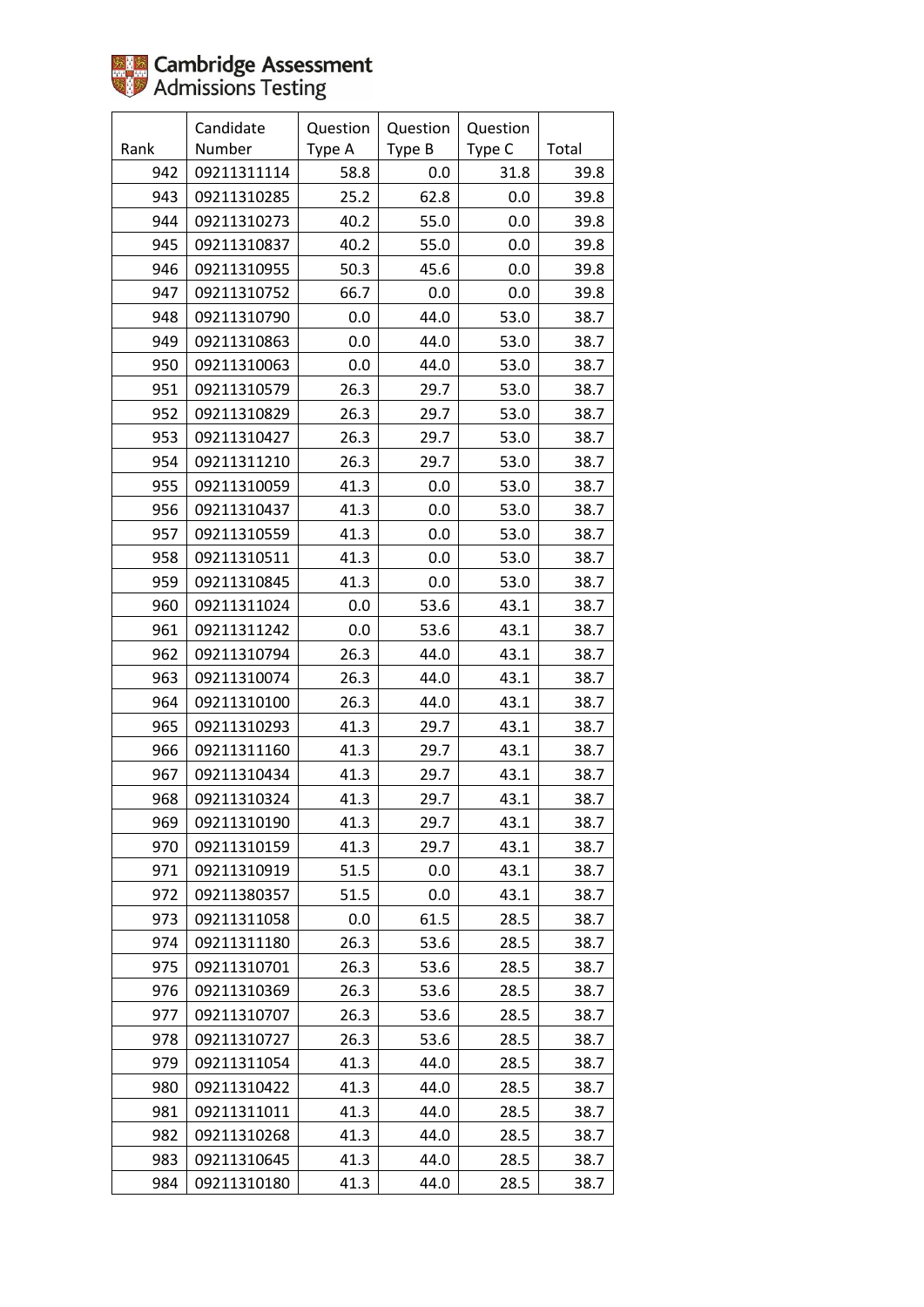|      | Candidate   | Question | Question | Question |       |
|------|-------------|----------|----------|----------|-------|
| Rank | Number      | Type A   | Type B   | Type C   | Total |
| 985  | 09211310971 | 41.3     | 44.0     | 28.5     | 38.7  |
| 986  | 09211310486 | 41.3     | 44.0     | 28.5     | 38.7  |
| 987  | 09211310213 | 41.3     | 44.0     | 28.5     | 38.7  |
| 988  | 09211311276 | 41.3     | 44.0     | 28.5     | 38.7  |
| 989  | 09211310463 | 51.5     | 29.7     | 28.5     | 38.7  |
| 990  | 09211310562 | 51.5     | 29.7     | 28.5     | 38.7  |
| 991  | 09211310827 | 51.5     | 29.7     | 28.5     | 38.7  |
| 992  | 09211310722 | 51.5     | 29.7     | 28.5     | 38.7  |
| 993  | 09211310070 | 51.5     | 29.7     | 28.5     | 38.7  |
| 994  | 06211311607 | 51.5     | 29.7     | 28.5     | 38.7  |
| 995  | 09211311020 | 26.3     | 61.5     | 0.0      | 38.7  |
| 996  | 09211311274 | 26.3     | 61.5     | 0.0      | 38.7  |
| 997  | 09211310748 | 41.3     | 53.6     | 0.0      | 38.7  |
| 998  | 09211311248 | 41.3     | 53.6     | 0.0      | 38.7  |
| 999  | 09211310274 | 41.3     | 53.6     | 0.0      | 38.7  |
| 1000 | 09211310719 | 51.5     | 44.0     | 0.0      | 38.7  |
| 1001 | 09211310597 | 60.1     | 29.7     | 0.0      | 38.7  |
| 1002 | 09211310295 | 60.1     | 29.7     | 0.0      | 38.7  |
| 1003 | 08211311047 | 56.9     | 0.0      | 32.2     | 37.5  |
| 1004 | 09211310918 | 0.0      | 0.0      | 63.2     | 35.1  |
| 1005 | 09211310420 | 0.0      | 31.5     | 55.4     | 35.1  |
| 1006 | 09211310356 | 0.0      | 31.5     | 55.4     | 35.1  |
| 1007 | 09211310674 | 25.2     | 0.0      | 55.4     | 35.1  |
| 1008 | 09211310086 | 25.2     | 0.0      | 55.4     | 35.1  |
| 1009 | 09211311264 | 25.2     | 0.0      | 55.4     | 35.1  |
| 1010 | 09211311105 | 25.2     | 0.0      | 55.4     | 35.1  |
| 1011 | 09211310724 | 0.0      | 45.6     | 45.9     | 35.1  |
| 1012 | 09211311190 | 0.0      | 45.6     | 45.9     | 35.1  |
| 1013 | 09211311195 | 0.0      | 45.6     | 45.9     | 35.1  |
| 1014 | 09211310998 | 0.0      | 45.6     | 45.9     | 35.1  |
| 1015 | 09211310276 | 25.2     | 31.5     | 45.9     | 35.1  |
| 1016 | 09211311109 | 25.2     | 31.5     | 45.9     | 35.1  |
| 1017 | 09211311253 | 25.2     | 31.5     | 45.9     | 35.1  |
| 1018 | 09211311182 | 25.2     | 31.5     | 45.9     | 35.1  |
| 1019 | 09211311278 | 25.2     | 31.5     | 45.9     | 35.1  |
| 1020 | 09211310380 | 25.2     | 31.5     | 45.9     | 35.1  |
| 1021 | 09211310123 | 25.2     | 31.5     | 45.9     | 35.1  |
| 1022 | 09211310582 | 40.2     | 0.0      | 45.9     | 35.1  |
| 1023 | 09211310654 | 40.2     | 0.0      | 45.9     | 35.1  |
| 1024 | 09211310352 | 25.2     | 45.6     | 31.8     | 35.1  |
| 1025 | 09211310878 | 25.2     | 45.6     | 31.8     | 35.1  |
| 1026 | 09211311048 | 25.2     | 45.6     | 31.8     | 35.1  |
| 1027 | 09211311254 | 25.2     | 45.6     | 31.8     | 35.1  |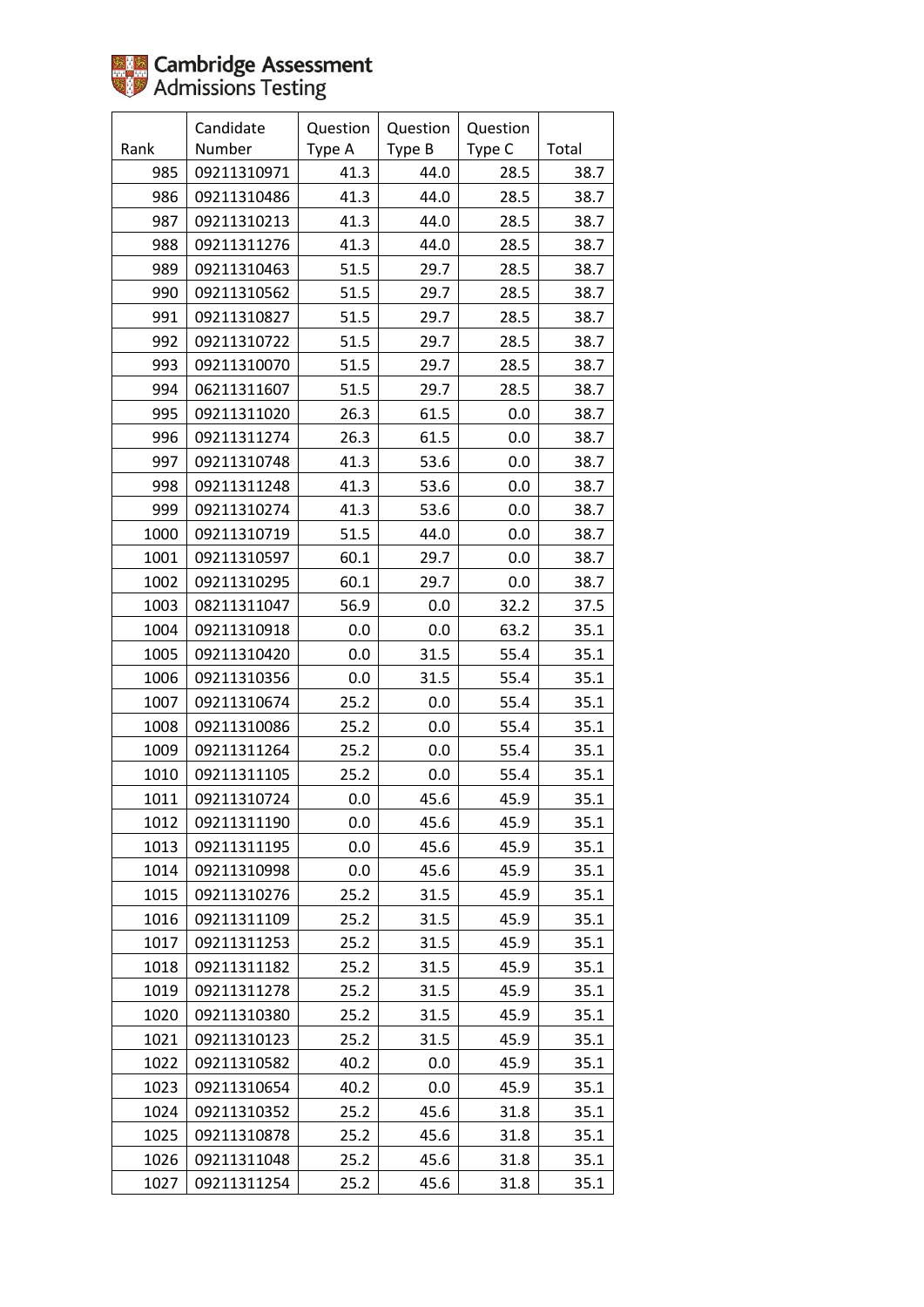|      | Candidate   | Question | Question | Question |       |
|------|-------------|----------|----------|----------|-------|
| Rank | Number      | Type A   | Type B   | Type C   | Total |
| 1028 | 09211310604 | 40.2     | 31.5     | 31.8     | 35.1  |
| 1029 | 09211311155 | 40.2     | 31.5     | 31.8     | 35.1  |
| 1030 | 09211310025 | 40.2     | 31.5     | 31.8     | 35.1  |
| 1031 | 09211311259 | 40.2     | 31.5     | 31.8     | 35.1  |
| 1032 | 09211310895 | 40.2     | 31.5     | 31.8     | 35.1  |
| 1033 | 09211310889 | 40.2     | 31.5     | 31.8     | 35.1  |
| 1034 | 09211310536 | 50.3     | 0.0      | 31.8     | 35.1  |
| 1035 | 09211310341 | 40.2     | 45.6     | 0.0      | 35.1  |
| 1036 | 09211310280 | 40.2     | 45.6     | 0.0      | 35.1  |
| 1037 | 09211310026 | 40.2     | 45.6     | 0.0      | 35.1  |
| 1038 | 09211310942 | 50.3     | 31.5     | 0.0      | 35.1  |
| 1039 | 09211310259 | 50.3     | 31.5     | 0.0      | 35.1  |
| 1040 | 09211311039 | 50.3     | 31.5     | 0.0      | 35.1  |
| 1041 | 09211310622 | 50.3     | 31.5     | 0.0      | 35.1  |
| 1042 | 09211310222 | 58.8     | 0.0      | 0.0      | 35.1  |
| 1043 | 09211310822 | 0.0      | 29.7     | 53.0     | 34.0  |
| 1044 | 09211310433 | 0.0      | 29.7     | 53.0     | 34.0  |
| 1045 | 09211310848 | 26.3     | 0.0      | 53.0     | 34.0  |
| 1046 | 09211310992 | 26.3     | 0.0      | 53.0     | 34.0  |
| 1047 | 09211311235 | 0.0      | 44.0     | 43.1     | 34.0  |
| 1048 | 09211311284 | 0.0      | 44.0     | 43.1     | 34.0  |
| 1049 | 09211310203 | 0.0      | 44.0     | 43.1     | 34.0  |
| 1050 | 09211310082 | 0.0      | 44.0     | 43.1     | 34.0  |
| 1051 | 09211311116 | 0.0      | 44.0     | 43.1     | 34.0  |
| 1052 | 09211310963 | 26.3     | 29.7     | 43.1     | 34.0  |
| 1053 | 09211311108 | 26.3     | 29.7     | 43.1     | 34.0  |
| 1054 | 09211311023 | 26.3     | 29.7     | 43.1     | 34.0  |
| 1055 | 09211311228 | 26.3     | 29.7     | 43.1     | 34.0  |
| 1056 | 09211310321 | 26.3     | 29.7     | 43.1     | 34.0  |
| 1057 | 09211311016 | 26.3     | 29.7     | 43.1     | 34.0  |
| 1058 | 09211310220 | 26.3     | 29.7     | 43.1     | 34.0  |
| 1059 | 09211311061 | 26.3     | 29.7     | 43.1     | 34.0  |
| 1060 | 09211311168 | 41.3     | 0.0      | 43.1     | 34.0  |
| 1061 | 09211310204 | 41.3     | 0.0      | 43.1     | 34.0  |
| 1062 | 09211310890 | 41.3     | 0.0      | 43.1     | 34.0  |
| 1063 | 09211310392 | 41.3     | 0.0      | 43.1     | 34.0  |
| 1064 | 09211311208 | 26.3     | 44.0     | 28.5     | 34.0  |
| 1065 | 09211310904 | 26.3     | 44.0     | 28.5     | 34.0  |
| 1066 | 09211310557 | 26.3     | 44.0     | 28.5     | 34.0  |
| 1067 | 09211310073 | 26.3     | 44.0     | 28.5     | 34.0  |
| 1068 | 09211310786 | 41.3     | 29.7     | 28.5     | 34.0  |
| 1069 | 09211310537 | 41.3     | 29.7     | 28.5     | 34.0  |
| 1070 | 09211310789 | 41.3     | 29.7     | 28.5     | 34.0  |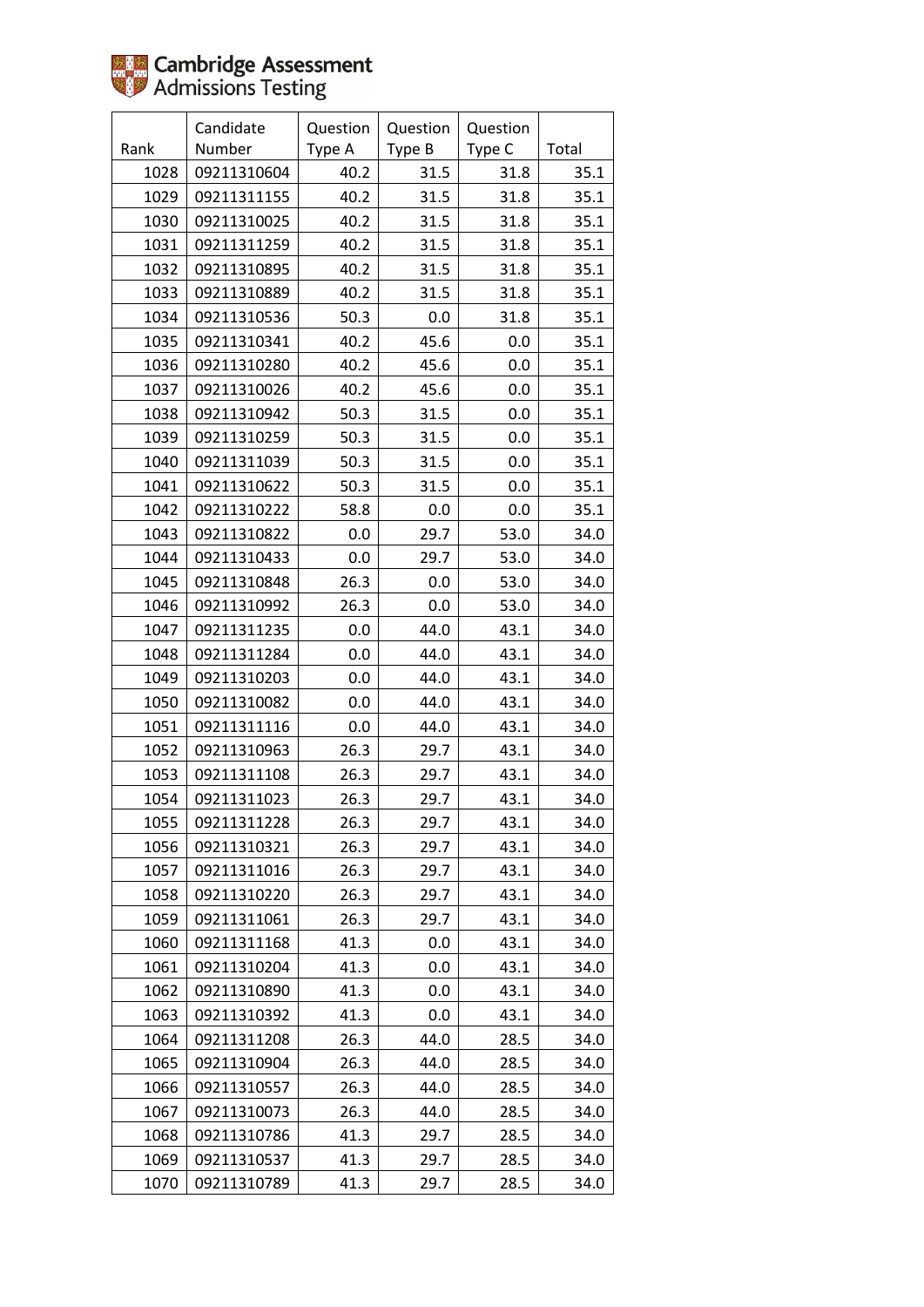|      | Candidate   | Question | Question | Question |       |
|------|-------------|----------|----------|----------|-------|
| Rank | Number      | Type A   | Type B   | Type C   | Total |
| 1071 | 09211311040 | 26.3     | 53.6     | 0.0      | 34.0  |
| 1072 | 09211310399 | 41.3     | 44.0     | 0.0      | 34.0  |
| 1073 | 09211310219 | 51.5     | 29.7     | 0.0      | 34.0  |
| 1074 | 09211310615 | 51.5     | 29.7     | 0.0      | 34.0  |
| 1075 | 09211310375 | 0.0      | 0.0      | 55.4     | 29.4  |
| 1076 | 09211311014 | 0.0      | 0.0      | 55.4     | 29.4  |
| 1077 | 09211311103 | 0.0      | 31.5     | 45.9     | 29.4  |
| 1078 | 09211310692 | 0.0      | 31.5     | 45.9     | 29.4  |
| 1079 | 09211310145 | $0.0\,$  | 31.5     | 45.9     | 29.4  |
| 1080 | 09211311013 | 0.0      | 31.5     | 45.9     | 29.4  |
| 1081 | 09211310406 | $0.0\,$  | 31.5     | 45.9     | 29.4  |
| 1082 | 09211310629 | 0.0      | 31.5     | 45.9     | 29.4  |
| 1083 | 09211310529 | $0.0\,$  | 31.5     | 45.9     | 29.4  |
| 1084 | 09211310627 | 0.0      | 31.5     | 45.9     | 29.4  |
| 1085 | 09211310314 | 25.2     | 0.0      | 45.9     | 29.4  |
| 1086 | 09211310183 | 25.2     | 0.0      | 45.9     | 29.4  |
| 1087 | 09211310576 | 25.2     | 0.0      | 45.9     | 29.4  |
| 1088 | 09211310712 | 25.2     | 0.0      | 45.9     | 29.4  |
| 1089 | 09211310118 | 25.2     | 0.0      | 45.9     | 29.4  |
| 1090 | 09211310329 | 25.2     | 31.5     | 31.8     | 29.4  |
| 1091 | 09211310326 | 25.2     | 31.5     | 31.8     | 29.4  |
| 1092 | 09211311265 | 25.2     | 31.5     | 31.8     | 29.4  |
| 1093 | 09211310865 | 25.2     | 31.5     | 31.8     | 29.4  |
| 1094 | 09211311189 | 25.2     | 31.5     | 31.8     | 29.4  |
| 1095 | 09211310137 | 25.2     | 31.5     | 31.8     | 29.4  |
| 1096 | 09211310362 | 25.2     | 31.5     | 31.8     | 29.4  |
| 1097 | 09211310234 | 25.2     | 31.5     | 31.8     | 29.4  |
| 1098 | 09211310857 | 25.2     | 31.5     | 31.8     | 29.4  |
| 1099 | 09211310682 | 40.2     | 0.0      | 31.8     | 29.4  |
| 1100 | 09211310782 | 40.2     | 0.0      | 31.8     | 29.4  |
| 1101 | 09211310474 | 40.2     | 0.0      | 31.8     | 29.4  |
| 1102 | 09211311074 | 40.2     | 0.0      | 31.8     | 29.4  |
| 1103 | 09211311196 | 40.2     | 0.0      | 31.8     | 29.4  |
| 1104 | 09211310665 | 0.0      | 55.0     | 0.0      | 29.4  |
| 1105 | 09211310431 | 0.0      | 55.0     | 0.0      | 29.4  |
| 1106 | 09211311198 | 25.2     | 45.6     | 0.0      | 29.4  |
| 1107 | 09211310917 | 25.2     | 45.6     | 0.0      | 29.4  |
| 1108 | 09211310208 | 25.2     | 45.6     | 0.0      | 29.4  |
| 1109 | 09211310770 | 25.2     | 45.6     | 0.0      | 29.4  |
| 1110 | 09211310844 | 25.2     | 45.6     | 0.0      | 29.4  |
| 1111 | 09211310696 | 25.2     | 45.6     | 0.0      | 29.4  |
| 1112 | 09211310308 | 25.2     | 45.6     | 0.0      | 29.4  |
| 1113 | 09211310880 | 25.2     | 45.6     | 0.0      | 29.4  |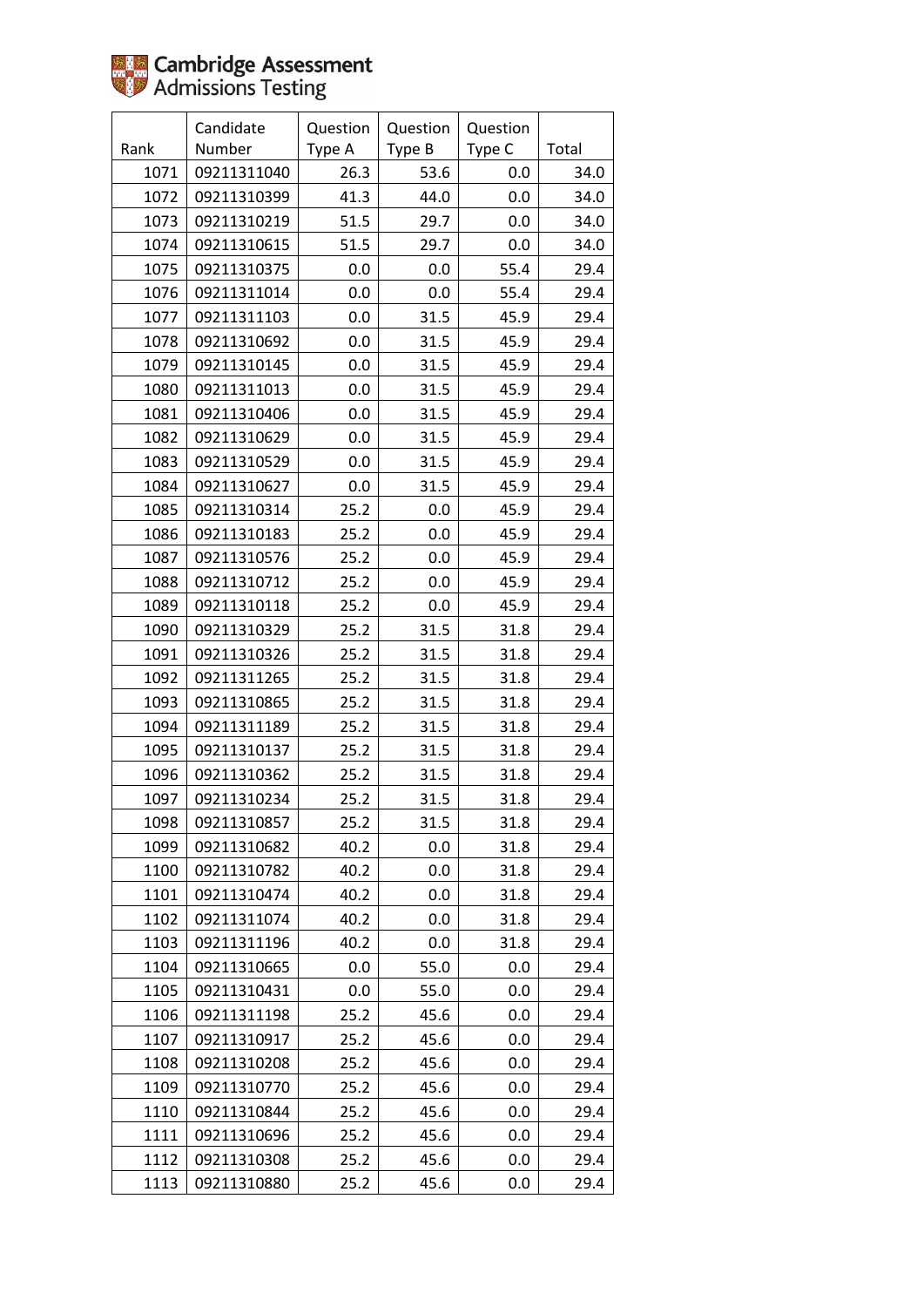|      | Candidate   | Question | Question | Question |       |
|------|-------------|----------|----------|----------|-------|
| Rank | Number      | Type A   | Type B   | Type C   | Total |
| 1114 | 09211310826 | 25.2     | 45.6     | 0.0      | 29.4  |
| 1115 | 09211310555 | 40.2     | 31.5     | 0.0      | 29.4  |
| 1116 | 09211310176 | 40.2     | 31.5     | 0.0      | 29.4  |
| 1117 | 09211310967 | 50.3     | 0.0      | 0.0      | 29.4  |
| 1118 | 09211310861 | 0.0      | 0.0      | 53.0     | 28.2  |
| 1119 | 09211310738 | $0.0\,$  | 29.7     | 43.1     | 28.2  |
| 1120 | 09211310995 | 0.0      | 29.7     | 43.1     | 28.2  |
| 1121 | 09211310797 | 0.0      | 29.7     | 43.1     | 28.2  |
| 1122 | 09211310552 | 26.3     | 29.7     | 28.5     | 28.2  |
| 1123 | 09211310227 | 26.3     | 29.7     | 28.5     | 28.2  |
| 1124 | 09211310291 | 26.3     | 29.7     | 28.5     | 28.2  |
| 1125 | 09211311267 | 41.3     | 0.0      | 28.5     | 28.2  |
| 1126 | 09211310012 | 41.3     | 0.0      | 28.5     | 28.2  |
| 1127 | 09211311127 | 26.3     | 44.0     | 0.0      | 28.2  |
| 1128 | 09211311090 | 41.3     | 29.7     | 0.0      | 28.2  |
| 1129 | 09211310947 | 41.3     | 29.7     | 0.0      | 28.2  |
| 1130 | 09211311045 | 51.5     | 0.0      | 0.0      | 28.2  |
| 1131 | 09211310993 | 51.5     | 0.0      | 0.0      | 28.2  |
| 1132 | 09211310668 | 0.0      | 0.0      | 45.9     | 21.6  |
| 1133 | 09211310976 | $0.0\,$  | 0.0      | 45.9     | 21.6  |
| 1134 | 09211310785 | 0.0      | 31.5     | 31.8     | 21.6  |
| 1135 | 09211310509 | 25.2     | 31.5     | 0.0      | 21.6  |
| 1136 | 09211310912 | 25.2     | 31.5     | 0.0      | 21.6  |
| 1137 | 09211310127 | 25.2     | 31.5     | 0.0      | 21.6  |
| 1138 | 09211310933 | 25.2     | 31.5     | 0.0      | 21.6  |
| 1139 | 09211311112 | 25.2     | 31.5     | 0.0      | 21.6  |
| 1140 | 09211310423 | 25.2     | 31.5     | 0.0      | 21.6  |
| 1141 | 09211311263 | 25.2     | 31.5     | 0.0      | 21.6  |
| 1142 | 09211310377 | 40.2     | 0.0      | 0.0      | 21.6  |
| 1143 | 09211310605 | 0.0      | 29.7     | 28.5     | 20.3  |
| 1144 | 09211311044 | 26.3     | 0.0      | 28.5     | 20.3  |
| 1145 | 09211310702 | 26.3     | 0.0      | 28.5     | 20.3  |
| 1146 | 09211310318 | 26.3     | 29.7     | 0.0      | 20.3  |
| 1147 | 09211310694 | 25.2     | 0.0      | 0.0      | 8.8   |
| 1148 | 09211310165 | 0.0      | 0.0      | 0.0      | 0.0   |
| 1149 | 09211310240 | 0.0      | 0.0      | 0.0      | 0.0   |
| 1150 | 09211311157 | 0.0      | 0.0      | 0.0      | 0.0   |
| 1151 | 09211310561 | 0.0      | 0.0      | 0.0      | 0.0   |
| 1152 | 09211310002 | 0.0      | 0.0      | 0.0      | 0.0   |
| 1153 | 09211310309 | 0.0      | 0.0      | 0.0      | 0.0   |
| 1154 | 09211310389 | 0.0      | 0.0      | 0.0      | 0.0   |
| 1155 | 09211310164 | 0.0      | 0.0      | 0.0      | 0.0   |
| 1156 | 09211311078 | 0.0      | 0.0      | 0.0      | 0.0   |